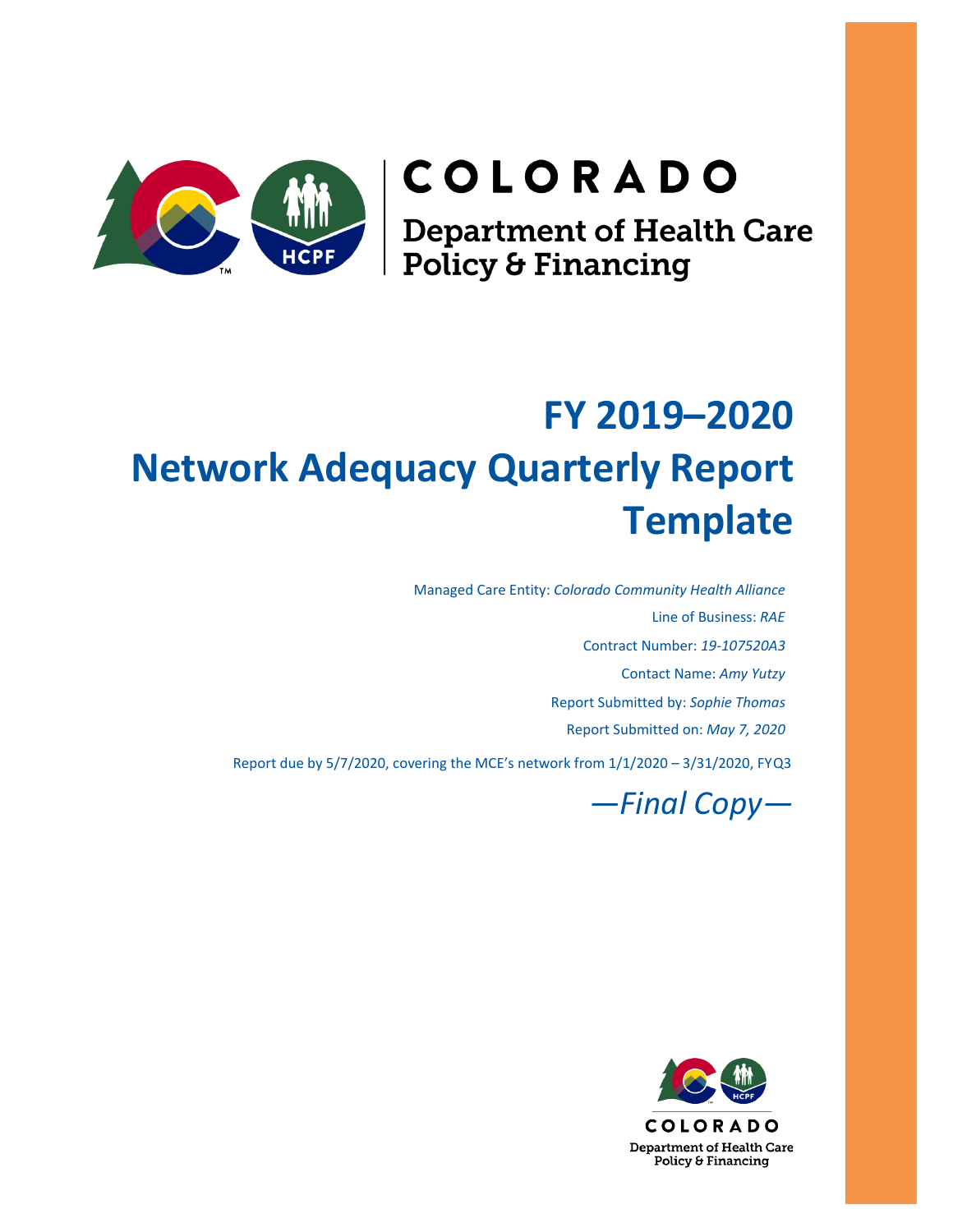

## **Contents**

| 1.               | Instructions for Using the Network Adequacy Quarterly Report Template  1-1 |
|------------------|----------------------------------------------------------------------------|
|                  |                                                                            |
|                  |                                                                            |
|                  |                                                                            |
| 2.               |                                                                            |
|                  |                                                                            |
|                  |                                                                            |
|                  |                                                                            |
| 3.               |                                                                            |
|                  |                                                                            |
|                  |                                                                            |
|                  |                                                                            |
| $\overline{4}$ . |                                                                            |
|                  |                                                                            |
| 5.               |                                                                            |
|                  |                                                                            |
| 6.               |                                                                            |
|                  |                                                                            |
| A.               |                                                                            |
| <b>B.</b>        |                                                                            |
|                  |                                                                            |
|                  |                                                                            |
|                  |                                                                            |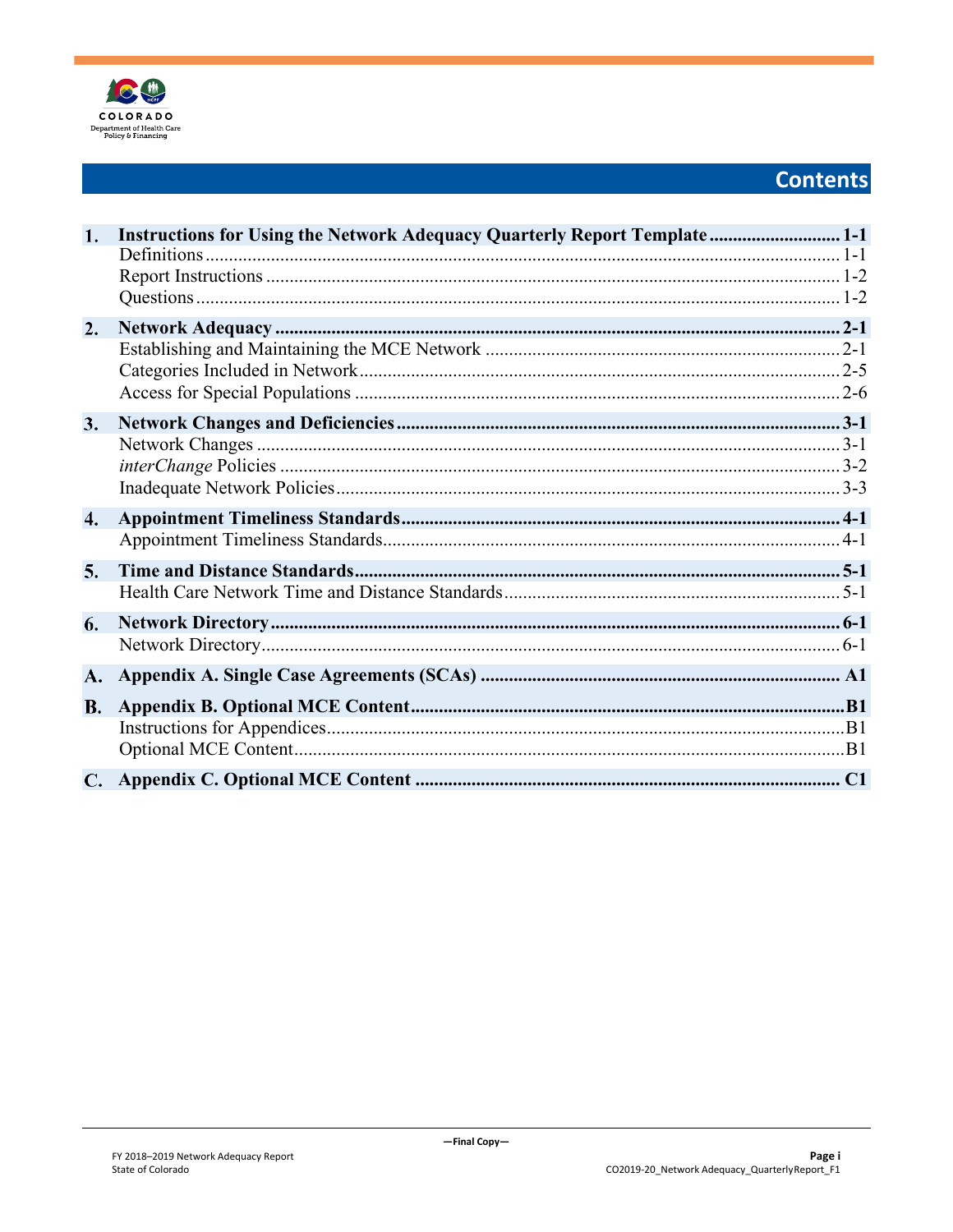

## <span id="page-2-0"></span>**Instructions for Using the Network Adequacy Quarterly Report Template**

This document contains a standardized template for use by all Colorado Medicaid or CHP+ Managed Care Entities (MCEs) for quarterly Network Adequacy (NA) reporting to the Colorado Department of Health Care Policy and Financing (HCPF). Each MCE should generate one quarterly NA report for each applicable line of business (i.e., CHP+ MCO, Medicaid MCO, and RAE); the report shall contain template elements applicable to the line of business. Network categories required for quarterly reporting are defined in the fiscal year (FY) 2019-20 Network Adequacy Crosswalk Definitions (December 4, 2019 version).

The practitioners, practice sites, and entities included in the quarterly NA report will include ordering, referring, and servicing contractors that provide care through a Colorado Medicaid or CHP+ MCE. To ensure consistent data collection across MCEs, each MCE must use this HCPF-approved report template (MS Word and MS Excel templates) to present the MCE's quarterly NA report and data for the corresponding practitioners, practice sites, and entities. Report due dates will align with those outlined in the MCE's contract, unless otherwise stated.

| <b>Fiscal Year Quarter Reported</b> | <b>Months Included in the Report</b> |
|-------------------------------------|--------------------------------------|
| FY 2019-20 Q2                       | October, November, December          |
| FY 2019-20 Q3                       | January, February, March             |
| FY 2019-20 Q4                       | April, May, June                     |
| FY 2020-21 Q1                       | July, August, September              |

## <span id="page-2-1"></span>**Definitions**

- "MS Excel template" refers to the *CO2019-20\_Network Adequacy\_Quarterly Report Excel Template\_F1\_0320* spreadsheet.
- "MS Word template" refers to the *CO2019-20\_Network Adequacy\_Quarterly Report Word Template\_F1\_0320* document.
- Use the Colorado county designations from the Colorado Rural Health Center to define a county as urban, rural, or frontier; the most recent county-level map is available at the following website:
	- <https://coruralhealth.org/resources/maps-resource>
	- Note: Urban counties with rural areas (e.g., Larimer County) should be reported with the rural counties and use rural time/distance standards.
- A "practice site" or "practice" refers to a physical healthcare facility at which the healthcare service is performed.
- A "practitioner" refers to an individual that personally performs the healthcare service, excluding single case agreement (SCA) practitioners.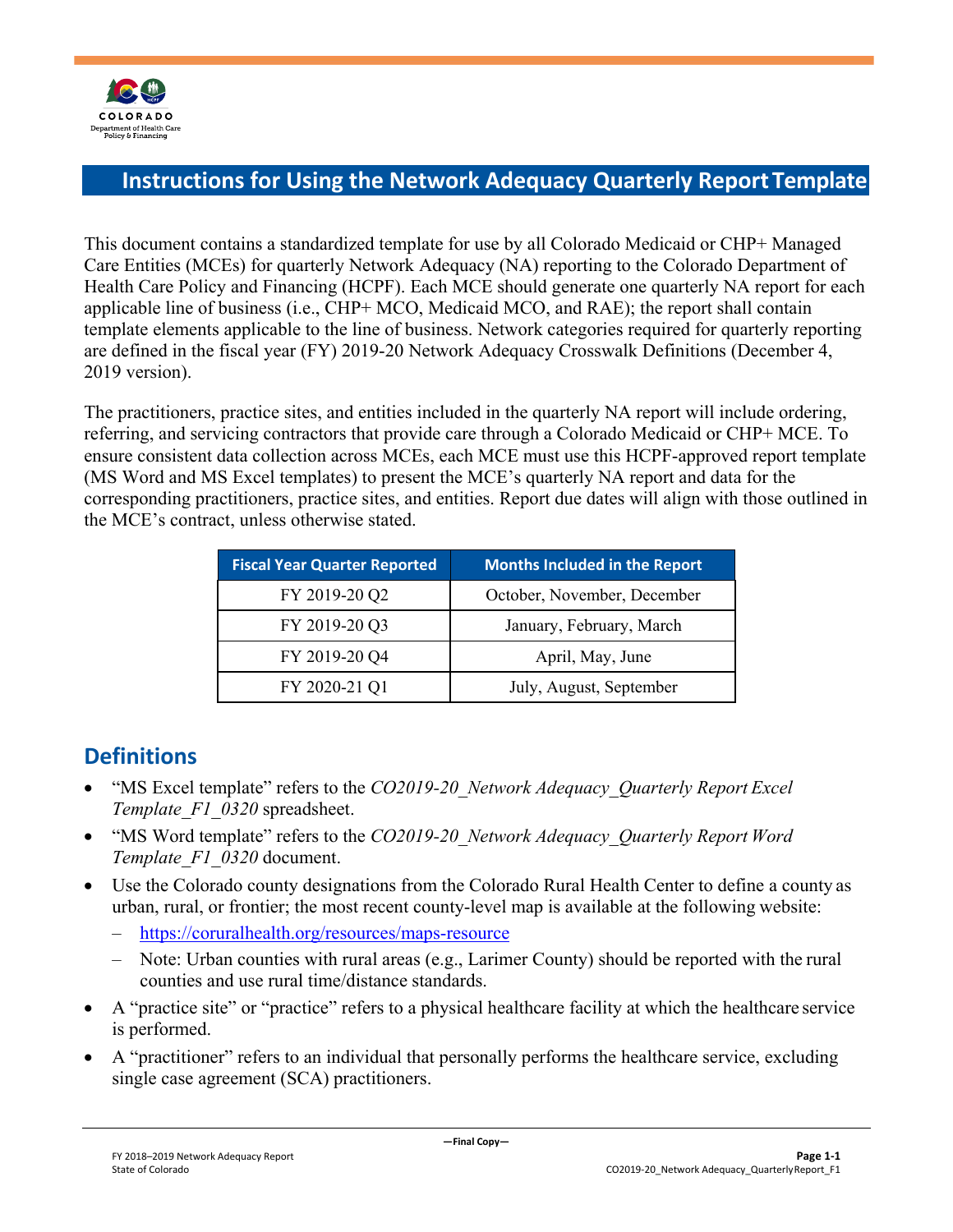

• An "entity" refers to a facility-level healthcare service location (e.g., hospital, pharmacy, imaging service facility, and/or laboratory).

## <span id="page-3-0"></span>**Report Instructions**

Each MCE should use this template to generate one quarterly NA report for each applicable line of business (i.e., CHP+ MCO, Medicaid MCO, and RAE); the report shall contain template elements applicable to the line of business.

This report template contains a comprehensive list of NA requirements for the CHP+ MCO, Medicaid MCO, and RAE lines of business. Each table in this MS Word document contains a header row which confirms the applicable line(s) of business for each response. The table below shows expected network categories by MCE type. The accompanying MS Excel spreadsheet contains tabs in which network data can be imported (e.g., member counts, ratio results, time/distance calculation results).

| <b>Network Category</b>                                                                                         | <b>CHP+ MCO</b> | <b>Medicaid MCO</b> | <b>RAE</b> |
|-----------------------------------------------------------------------------------------------------------------|-----------------|---------------------|------------|
| Facilities (Entities)<br>(Hospitals, Pharmacies, Imaging Services, Laboratories)                                | X               | X                   |            |
| Prenatal Care and Women's Health Services                                                                       | X               | X                   | X          |
| Primary Care Providers (PCPs)                                                                                   | X               | X                   | X          |
| Physical Health Specialists                                                                                     | X               | X                   |            |
| <b>Behavioral Health Specialists</b>                                                                            | X               |                     | X          |
| Ancillary Physical Health Services<br>(Audiology, Optometry, Podiatry,<br>Occupational/Physical/Speech Therapy) | X               | X                   |            |

## <span id="page-3-1"></span>**Questions**

• Contact the MCE's Department contract manager or specialist for data submission instructions and assistance with questions or access to HCPF's FTP site.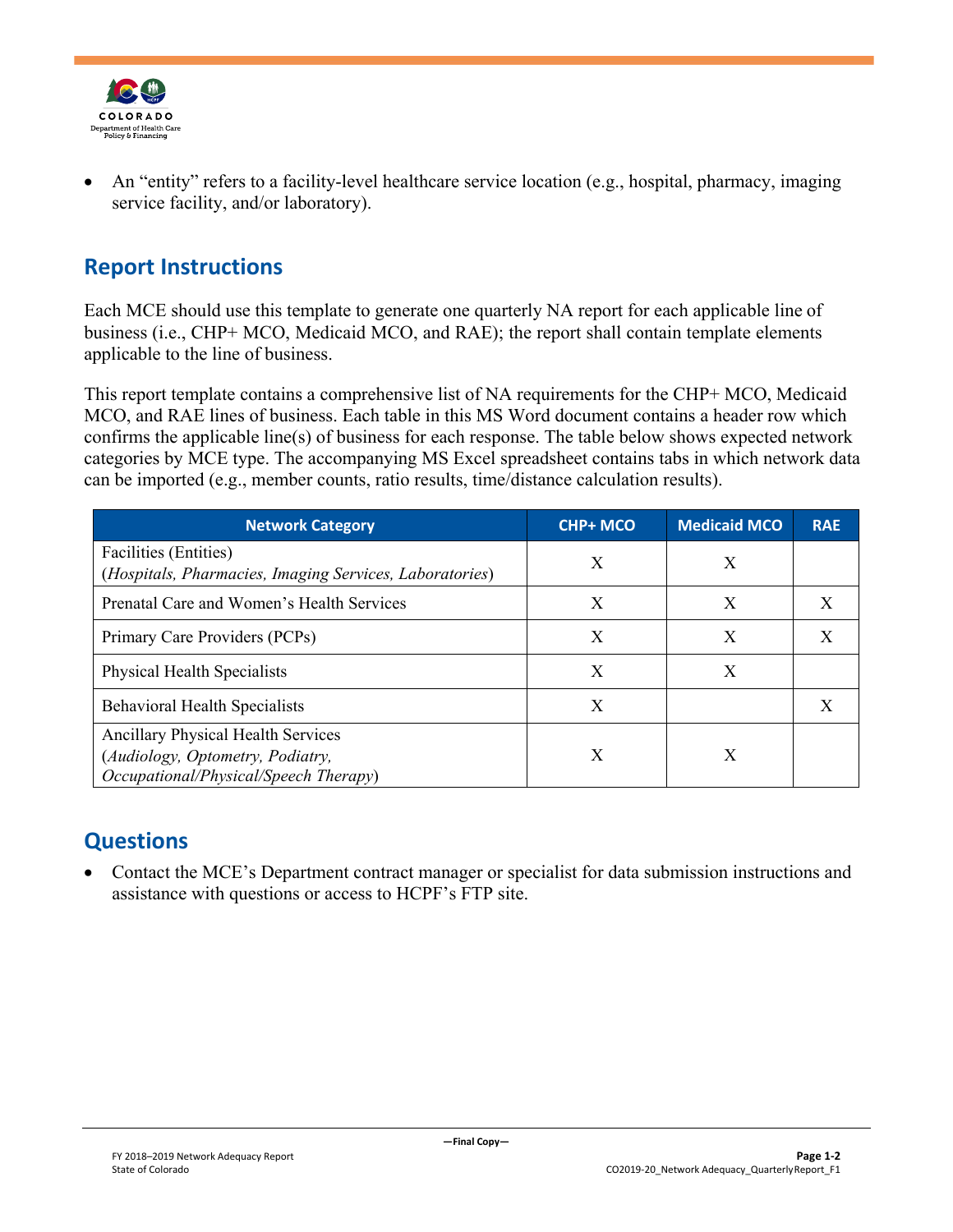

## <span id="page-4-1"></span><span id="page-4-0"></span>**Establishing and Maintaining the MCE Network**

Supporting contract reference: The MCE shall maintain a network that is sufficient in numbers and types of practitioners/practice sites to assure that all covered services to members will be accessible without unreasonable delay. The MCE shall demonstrate that it has the capacity to serve the expected enrollment in that service area.

- To count members, include each unique member enrolled with the MCE and line of business as of the last day of the measurement period (e.g., March 31, 2020, for the quarterly report due to the Department on April 30, 2020).
- To count practitioners/practice sites:
	- Include each unique practitioner/practice sites contracted with the MCE and line of business as of the last day of the measurement period (e.g., March 31, 2020, for the quarterly report due to the Department on April 30, 2020).
	- Define unique individual practitioners using Medicaid ID; a practitioner serving multiple locations should only be counted once for the count of practitioners and ratio calculations.

#### **Define unique practice sites by de-duplicating records by location, such that a single record is shown for each physical location without regard to the number of individual practitioners at the location.**

#### **Table 1A-Establishing and Maintaining the MCE Network: Primary Care/PCMP Data**

|                                                                                                            | <b>Previous Quarter</b> |                | <b>Current Quarter</b> |                |
|------------------------------------------------------------------------------------------------------------|-------------------------|----------------|------------------------|----------------|
| <b>Requirement</b>                                                                                         | <b>Number</b>           | <b>Percent</b> | <b>Number</b>          | <b>Percent</b> |
| Sample                                                                                                     | $\theta$                | $0.0\%$        | $\theta$               | $0.0\%$        |
| CHP+ MCO, Medicaid MCO, RAE                                                                                |                         |                |                        |                |
| Total members                                                                                              | 165,214                 | N/A            | 161,737                | N/A            |
| Total primary care practitioners/PCMP practice sites                                                       | 483                     | N/A            | 493                    | N/A            |
| Primary care practitioners/PCMP practice sites accepting new<br>members                                    | 410                     | 84.9%          | 420                    | 85.2%          |
| Primary care practitioners/PCMP practice sites offering after-<br>hours appointments                       | 170                     | 35.1%          | 220                    | 44.6%          |
| New primary care practitioners/PCMP practice sites<br>contracted during the quarter                        | 5                       | 1.0%           | 4                      | 1.0%           |
| Primary care practitioners/PCMP practice sites that closed or<br>left the MCE's network during the quarter | 3                       | 0.6%           | 4                      | 1.0%           |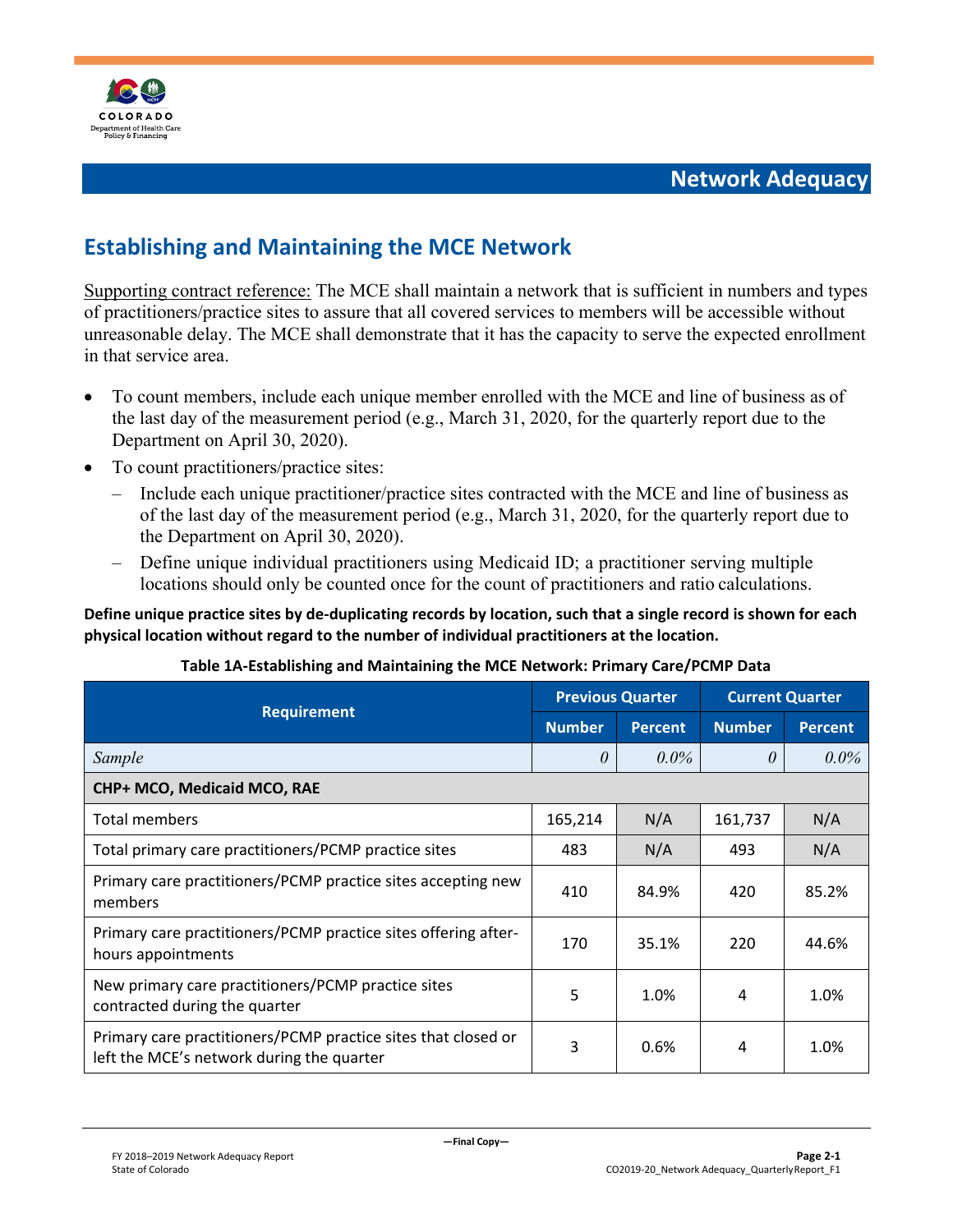

#### **Table 1B-Establishing and Maintaining the MCE Network: Primary Care/PCMP Discussion**

**Describe any barriers that affect the MCE's ability to maintain a sufficient network in number and type of primary care practitioners/PCMP practice sites to assure that all covered services will be accessible to members without unreasonable delay.**

#### **CHP+ MCO, Medicaid MCO, RAE**

During the reporting period, the primary barriers affecting the network were as follows:

• General lack of providers:

The Region 7 Provider Network is highly diverse in terms of network adequacy and access to care. Members residing in Region 7 have a choice of two or more providers; however, there are ongoing challenges due to the general lack of health care providers in Park and Teller counties.

#### • COVID-19 response:

In response to public health orders due to the COVID-19 outbreak, CCHA and the provider network began implementing alternative processes in March 2020. Below is a summary of updates reported by providers in Region 7, which are anticipated to temporarily cause some disruption to network maintenance:

- o Reduced hours
- o Site closures/consolidating care at certain locations
- o Implementing telemedicine
- o Rescheduling non-urgent routine care visits
- o Staff furloughs

#### **Table 2A-Establishing and Maintaining the MCE Network: Behavioral Health Data**

|                                                                      |               | <b>Previous Quarter</b> | <b>Current Quarter</b> |                |
|----------------------------------------------------------------------|---------------|-------------------------|------------------------|----------------|
| <b>Requirement</b>                                                   | <b>Number</b> | <b>Percent</b>          | <b>Number</b>          | <b>Percent</b> |
| Sample                                                               | 0             | $0.0\%$                 | $\theta$               | $0.0\%$        |
| CHP+ MCO, Medicaid MCO, RAE                                          |               |                         |                        |                |
| Total members                                                        | 165,214       | N/A                     | 161,737                | N/A            |
| Total behavioral health practitioners                                | 2,218         | N/A                     | 4,639*                 | N/A            |
| Behavioral health practitioners accepting new members                | 2,032         | 92%                     | 4,383                  | 94%            |
| Behavioral health practitioners offering after-hours<br>appointments | 1,430         | 64%                     | 2,508                  | 54%            |

\*The large increase in behavioral health providers reported this quarter is largely due to a change in reporting methodology to include the statewide network, rather than regionally, as previously reported.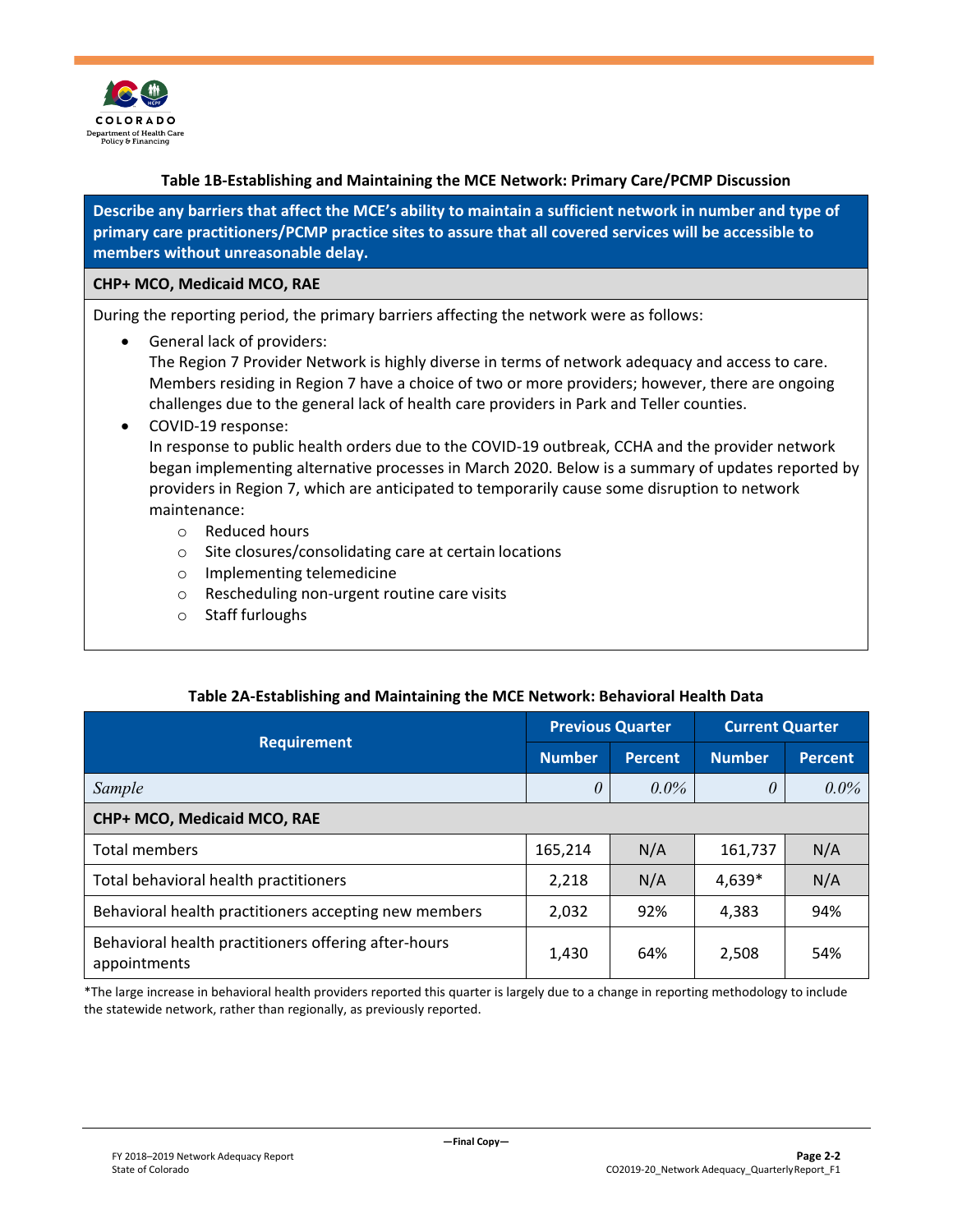

#### **Table 2B-Establishing and Maintaining the MCE Network: Behavioral Health Discussion**

**Describe any barriers that affect the MCE's ability to maintain a sufficient network in number and type of behavioral health practitioners to assure that all covered services will be accessible to members without unreasonable delay.**

#### **CHP+ MCO, Medicaid MCO, RAE**

During the reporting period, the primary barriers affecting the network were as follows:

- Behavioral health provider reimbursement changes:
	- Effective January 1, 2020, CCHA updated the reimbursement rates of the behavioral health network to better align with managed care payment methodologies. The new rate model compensates clinicians based on license levels; physician level clinicians with MD or DO credentials receive 100% of the fee schedule, and master level clinicians receive 80% of the physician rate. Below is a summary of practitioners who have opted out of the behavioral health network due to the rate change since it was announced at the end of the first quarter:
		- o Solo clinician: Catherine Mathon | Boulder, CO | Effective end date: 6/11/2020
		- o Solo clinician: Lindsey Phillips | Ft. Collins, CO | Effective end date: 5/1/2020
- Behavioral health contracting timeline: CCHA was experiencing significant delays in the contracting timeline, which affected development of the behavioral health network. However, CCHA has worked diligently over the past 18 months to streamline the contracting and credentialing process to decrease the turnaround time. As part of these efforts, CCHA also increased provider education and informational resources around processes.

#### • Provider education: As CCHA has worked to improve the contracting timeline, needs for provider education on claims and billing processes increased. A relatively high volume of newly contracted clinicians were not previously enrolled with Medicaid or working within the Medicaid environment. As a result, CCHA significantly increased provider education and informational resources.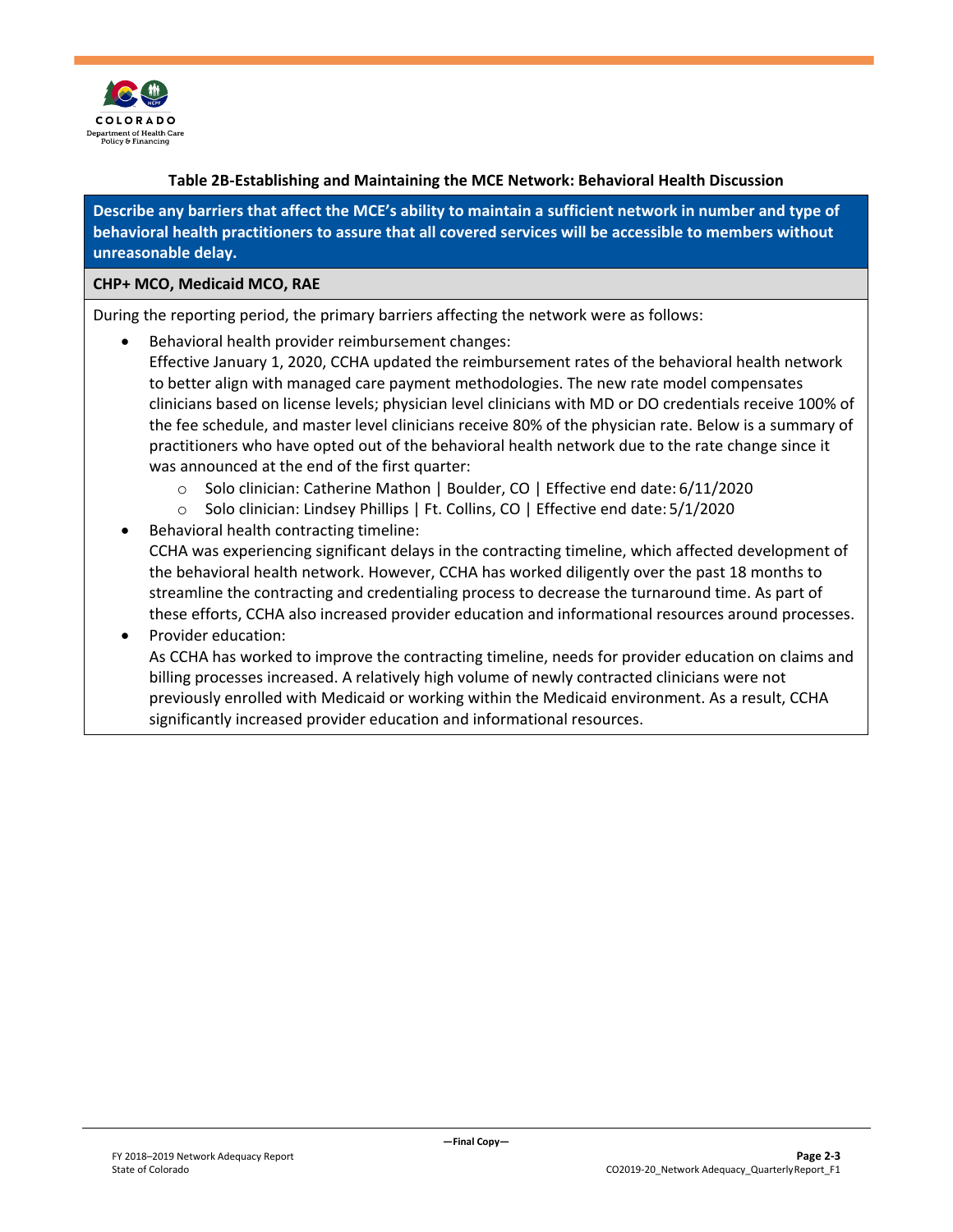

|                                                                                          | <b>Previous Quarter</b> |                | <b>Current Quarter</b> |                |
|------------------------------------------------------------------------------------------|-------------------------|----------------|------------------------|----------------|
| <b>Requirement</b>                                                                       | <b>Number</b>           | <b>Percent</b> | <b>Number</b>          | <b>Percent</b> |
| Sample                                                                                   | $\theta$                | $0.0\%$        | $\theta$               | $0.0\%$        |
| CHP+ MCO, Medicaid MCO                                                                   |                         |                |                        |                |
| Total members                                                                            |                         | N/A            |                        | N/A            |
| Total specialty care practitioners                                                       |                         | N/A            |                        | N/A            |
| Specialty care practitioners accepting new members                                       |                         |                |                        |                |
| Specialty care practitioners offering after-hours<br>appointments                        |                         |                |                        |                |
| New specialty care practitioners contracted during the<br>quarter                        |                         |                |                        |                |
| Specialty care practitioners that closed or left the MCE's<br>network during the quarter |                         |                |                        |                |

#### **Table 3A-Establishing and Maintaining the MCE Network: Specialty Care Data**

#### **Table 3B-Establishing and Maintaining the MCE Network: Specialty Care Discussion**

**Describe any barriers that affect the MCE's ability to maintain a sufficient network in number and type of specialty care practitioners to assure that all covered services will be accessible to members without unreasonable delay.**

#### **CHP+ MCO, Medicaid MCO**

*N/A*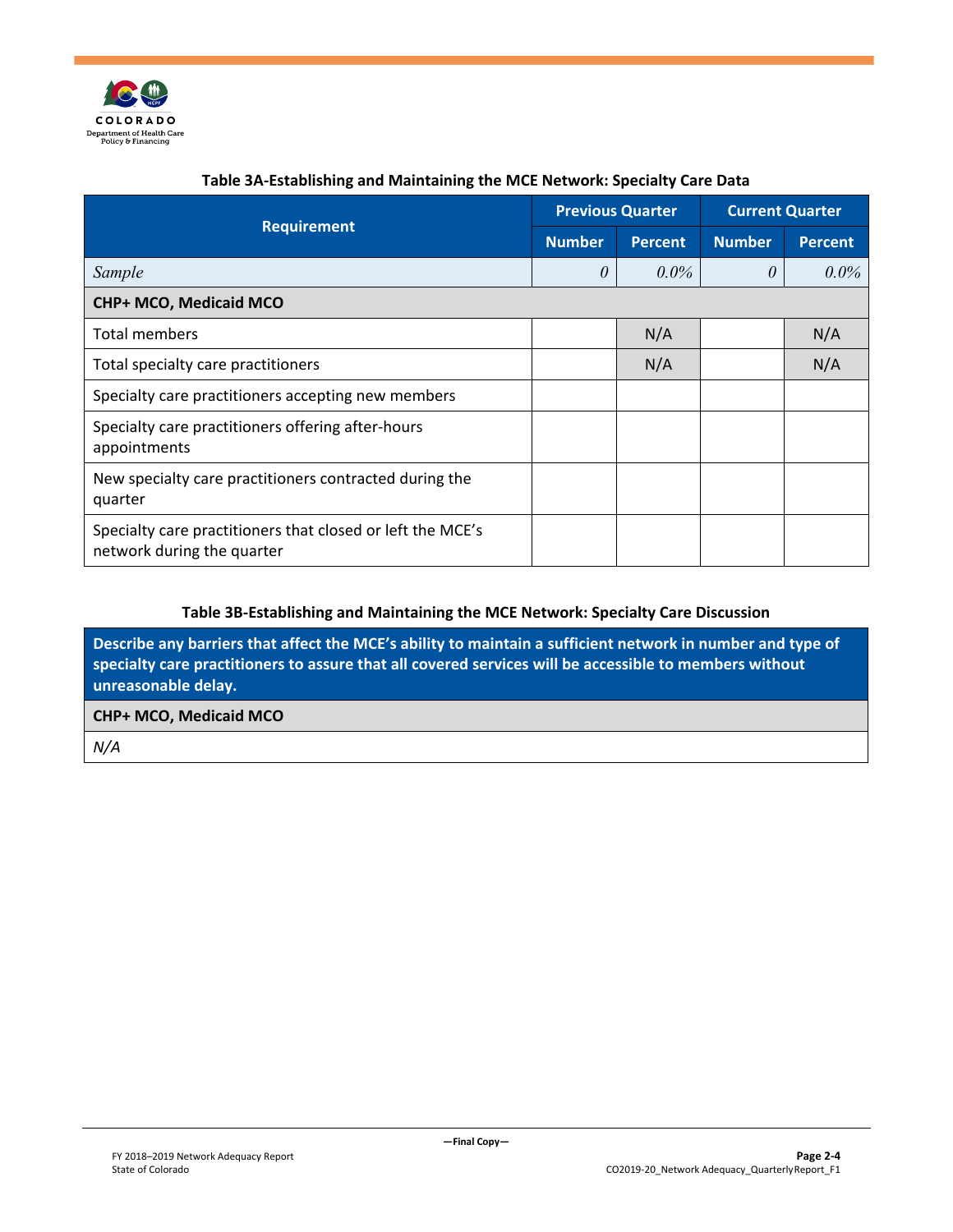

## <span id="page-8-0"></span>**Categories Included in Network**

Supporting contract reference: The MCE shall ensure that its contracted networks are capable of serving all members, including contracting with practitioners/practice sites/entities with specialized training and expertise across all ages, levels of ability, gender identities, and cultural identities.

#### **Table 4A-Categories in Network: Discussion**

**Describe barriers affecting the MCE's ability to serve all members, including, but not limited to, contracting with practitioners/practice sites/entities with specialized training and expertise across all ages, levels of ability, gender identities, and cultural identities.**

#### **CHP+ MCO, Medicaid MCO, RAE**

CCHA has a "come as you are" philosophy and is willing to recruit and contract with any provider who is in good standing with CMS, enrolled in the CO Medicaid program and expresses interest in participating in the ACC. Through this approach to contracting, members have options in their selection of a primary care and/or behavioral provider based on their unique healthcare needs. The network is represented by behavioral health clinicians and adult, pediatric, family, and OB/GYN primary care providers who help provide appropriate and timely access to care. When making outreach attempts, CCHA targets PCMPs and behavioral health providers using the non-contracted and enrolled provider lists provided by HCPF. CCHA also attempts to contract practices that have been requested by members. This allows us to have as diverse a network of providers as possible.

Specific to the increasing use of telemedicine accompanying COVID-19 response efforts, CCHA noted an increase in challenges related to communication accessibility such as translation services and communication aids. CCHA is monitoring these barriers and the care coordination team is working with members and their providers to reduce communication-related challenges members may experience while utilizing services via telehealth.

Otherwise, barriers affecting CCHA's ability to serve all members are largely attributed to limits in the number of existent provider types such as psychiatric prescribers. Other barriers, which primarily affect the PCMP network, are due to gaps in provider data. Providers are contracted as affiliates of PCMP sites, and the scope of information collected upon contracting includes contractually required information as well as voluntary details. Voluntary details such as providers' secondary and tertiary specialty types are likely underreported, which result in apparent insufficiencies in network specialties and expertise, e.g. OB/GYN specialists, specific disability accommodations/equipment, cultural competencies, etc. Additionally, when reporting providers who can be categorized as both a general primary care practitioner and an OB/GYN specialist, RAEs must assign the provider to one category or the other. CCHA's methodology for this circumstance is to assign the provider's category as a general primary care practitioner unless he or she is associated with a women's-only practice. As such, OB/GYN specialists in the network are underreported, which negatively affects member-toprovider ratios and time and distance calculations.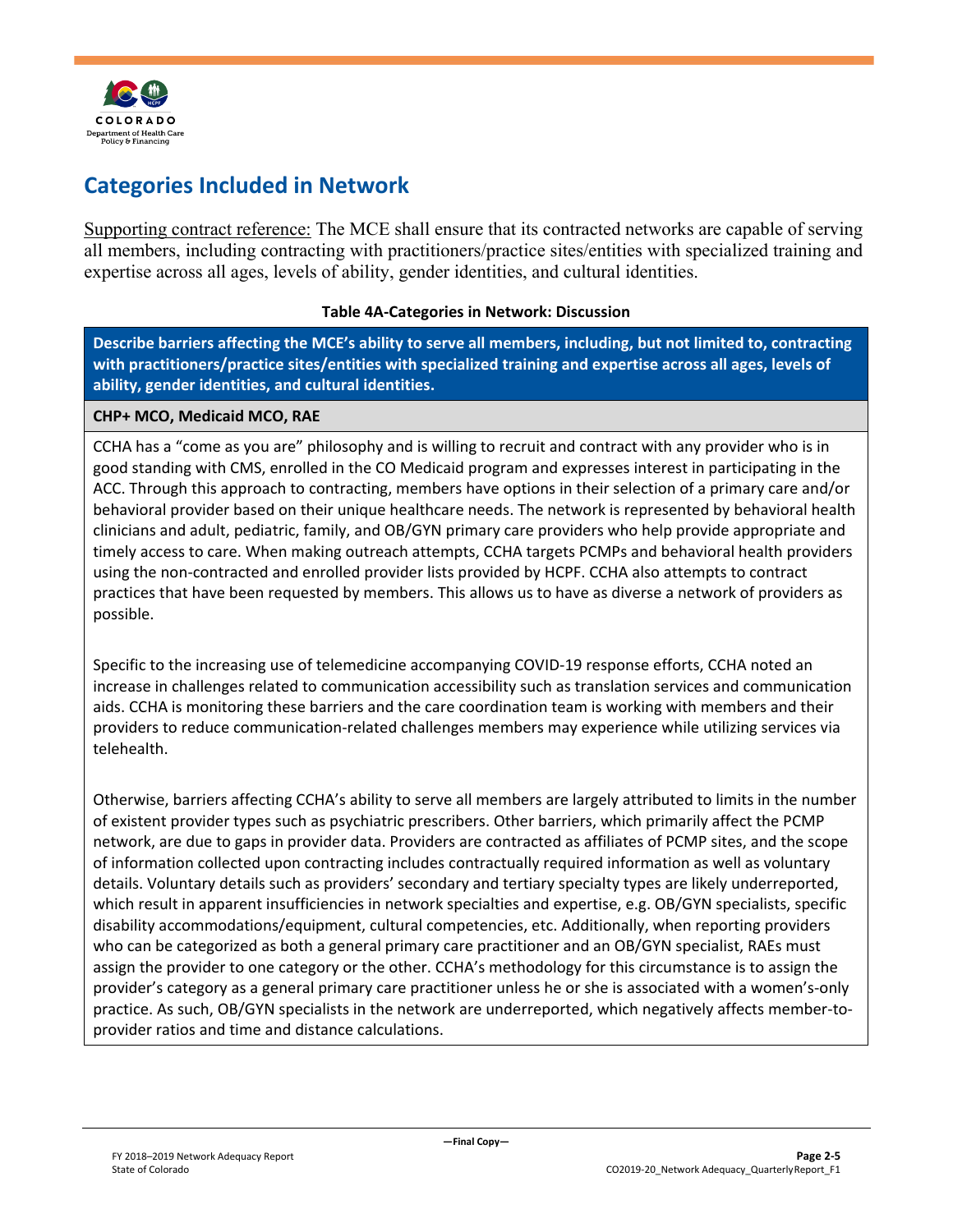

## <span id="page-9-0"></span>**Access for Special Populations**

Supporting contract reference: The MCE shall have the ability to meet the needs of members in special populations. When establishing and maintaining its networks, MCEs shall take the following into consideration: members access to transportation and whether the location provides physical access and accessible equipment for members with disabilities. The MCE shall have the ability to meet the needs of members with limited English proficiency.

#### **Table 5-Access for Special Populations: Discussion**

**Describe the methods used by the MCE to count practitioners/practice sites/entities as having physical access and/or accessible equipment, focusing on updates that have occurred during the current reporting period. This discussion should reflect information about ongoing monitoring activities, rather than policies and procedures.**

#### **CHP+ MCO, Medicaid MCO, RAE**

CCHA recently modified the primary care contracting applications. In alignment with behavioral health contracting applications, the primary care applications now collect comprehensive details about the level of accessibility and accommodations available to meet the needs of the diverse member network, including additional specialties and accessible features such as proximity to mass transit, high-low exam table, listening loops, low-vision aids, various wheelchair accommodations, etc. To bridge any gaps in provider data after the contracting applications were updated, existing providers were asked to complete a supplemental information form to collect the additional information. To date, CCHA has received the supplemental information form from 70 practices. Moving forward, CCHA's practice transformation coaches will capture the supplemental information annually during the Office Systems Review (OSR). The OSR is conducted to review practice updates and includes information about enhanced accessibility and ADA accommodations the practice implemented during the prior year. Currently, 90% of behavioral health practices statewide and 77% of primary care practices in the Region 7 network have reported enhanced physical access and/or accessible equipment as of the end of the reporting period.

In determining the number of network providers that have physical access and/or accessible equipment, CCHA counts a provider as having physical access and/or accessible equipment if they have indicated one or more accessible attributes on the contracting applications or supplemental information form. This information and high-level attributes of each practice are indicated in the provider directory on the CCHA website. To ensure access information remains updated, practice information is reviewed and updated at least annually through an OSR with practice transformation coaches and/or through CCHA surveys that allow providers to report on culturally and linguistically appropriate services (CLAS) training status and provisions such as interpreter services. Providers are of the understanding that on-site visits may be used to verify such reported information.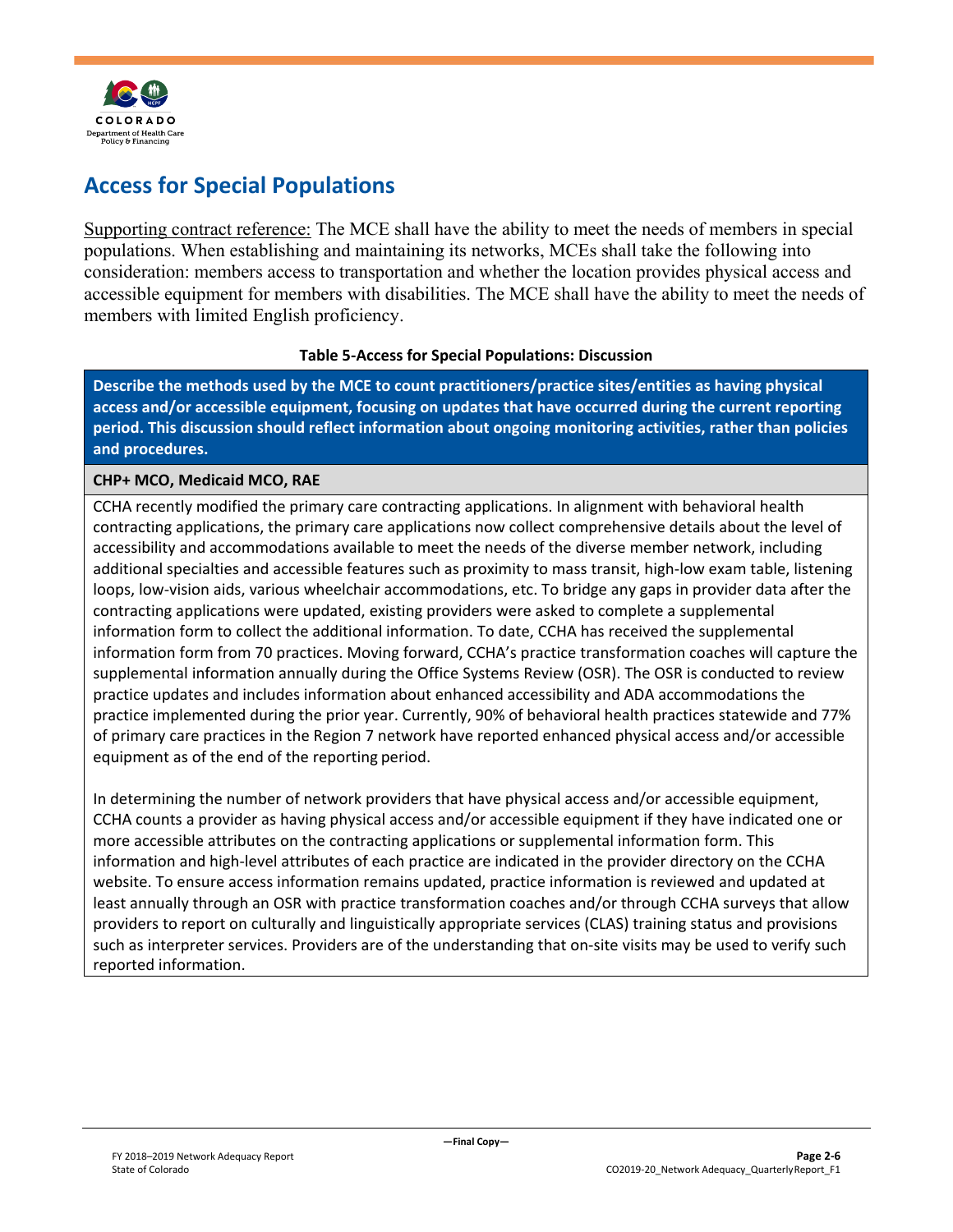

**Describe the methods used by the MCE to count practitioners/practice sites/entities as having physical access and/or accessible equipment, focusing on updates that have occurred during the current reporting period. This discussion should reflect information about ongoing monitoring activities, rather than policies and procedures.**

#### **CHP+ MCO, Medicaid MCO, RAE**

CCHA also promotes ongoing network development through provider resources and training. Providers can access resources, such as the Caring for Diverse Populations Toolkit and other provider competency resources, on the CCHA website. Further, as part of the Health First Colorado Provider Academy, CCHA distributes information about other provider trainings and resources related to member care, such as the Partners for Children's Mental Health learning series on Trauma Informed Practices in Primary Care. Health First Colorado Provider Academy information is featured monthly in the CCHA Provider Newsletter. During the reporting period, CCHA conducted two virtual Town Hall webinars, which were attended by 112 physical and behavioral health providers across Regions 6 and Region 7. Webinar covered the following topics:

- Business and Operations Information
- Provider Educations & Resources
- Provider Engagement Opportunities
- Care Coordination & Member Support
- Health First Colorado Member Benefits Highlights
- Member Education Resources

In addition to monitoring provider access, CCHA assesses all members for transportation needs to help facilitate members' access to the network. Transportation is arranged through the State Non-Emergent Medical Transportation (NEMT) vendors and, on rare occasion, through Lyft or Uber to help ensure members have access to care. During the reporting period, CCHA coordinated transportation for 94 member cases, and provided 179 transportation resources.

To support a culturally competent network, CCHA and network providers facilitate language assistance services, including interpretation and American Sign Language (ASL) services, at all points of member access. Services can be coordinated through our member services department or the provider network directly, and the care coordination team collaborates with care providers to ensure language assistance services meet the needs of the member. During the reporting period, 64 ASL service requests and language translation service requests were coordinated in Region 7.

The CCHA quality team attends daily rounds with the CCHA clinical team to proactively identify any quality of care concerns. The teams track and trend all potential concerns and prepare individual reports for facilities that meet the minimum trend threshold (per CCHA policy). CCHA uses the reports as an opportunity to understand facility policy and procedures and to address the noted quality of care concerns. Additionally, CCHA staff participate in clinical quality reviews at some facilities, which has enabled open discussions surrounding best practices and collaboration between entities. On a quarterly basis, the Quality Management Committee (QMC) convenes to review challenging quality of care cases and share best practices across the regions. As reported in the Region 7 Quality of Care Summary Report, QQC referrals were reviewed during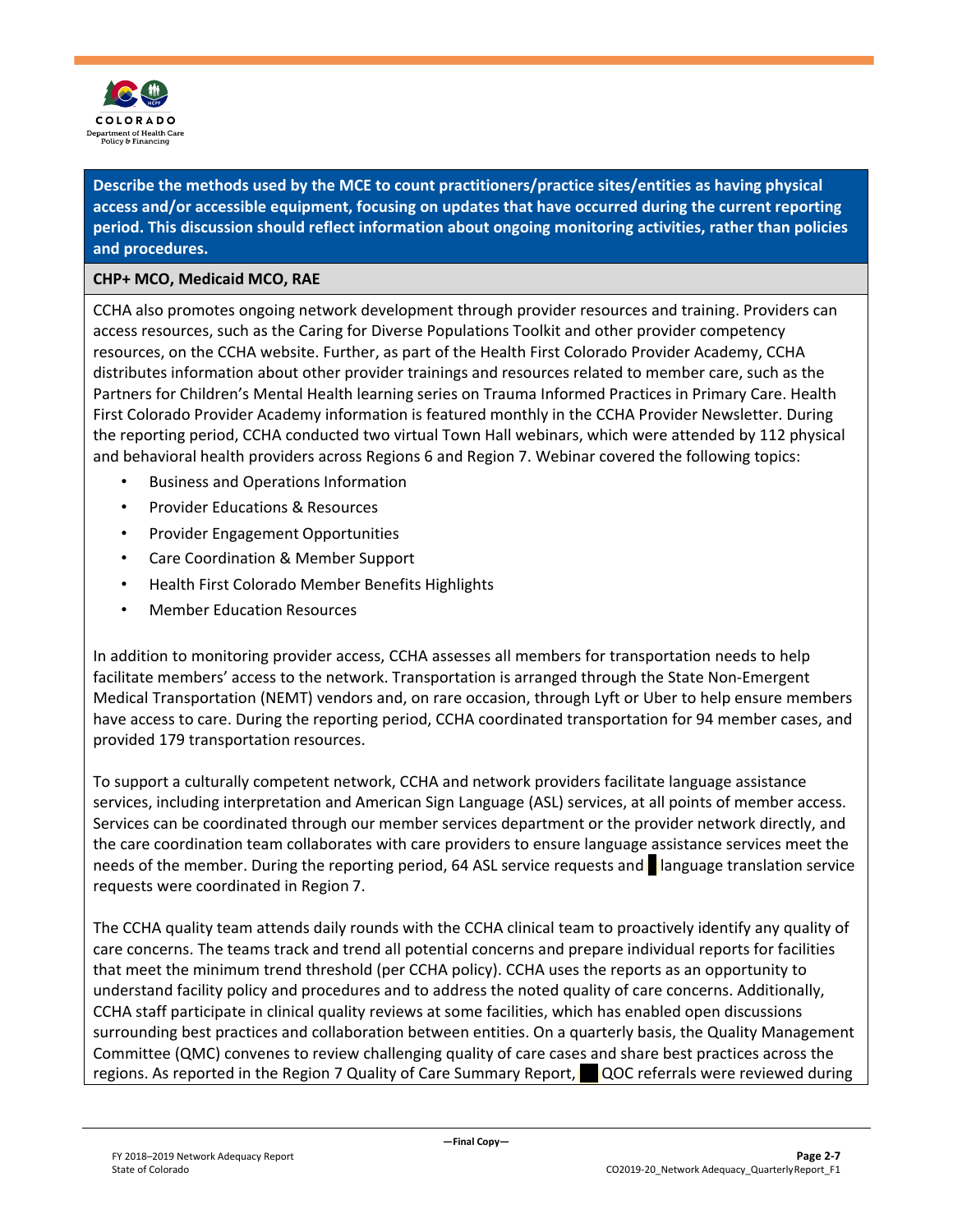

**Describe the methods used by the MCE to count practitioners/practice sites/entities as having physical access and/or accessible equipment, focusing on updates that have occurred during the current reporting period. This discussion should reflect information about ongoing monitoring activities, rather than policies and procedures.**

**CHP+ MCO, Medicaid MCO, RAE**

the reporting period. Of the  $\blacksquare$  QOC cases reviewed,  $\blacksquare$  cases had a quality issue substantiated and did not have a quality issue substantiated.

Finally, CCHA monitors network access through member and stakeholder feedback, noting any trends in access. If any member, whether or not in special populations, indicates that a network provider is unable or unwilling to accommodate his/her needs, CCHA works with the member to establish care with another provider and ensures the member is informed of their general rights and option to file a grievance.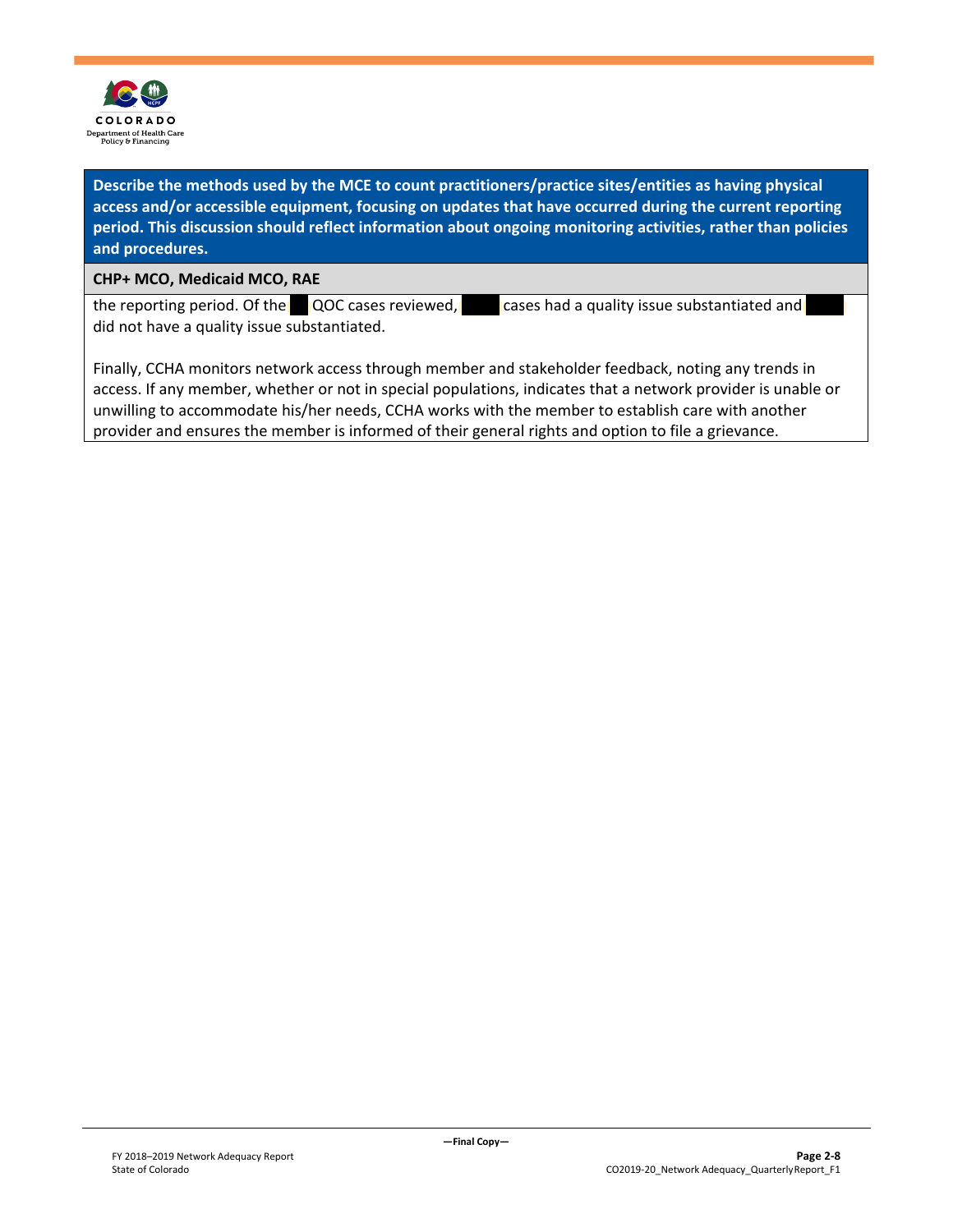

**Network Changes and Deficiencies**

## <span id="page-12-1"></span><span id="page-12-0"></span>**Network Changes**

Supporting contract reference: The MCE shall report in writing to the Department, all changes in MCE Networks related to quality of care, competence, or professional conduct.

#### **Table 6-Network Changes: Discussion**

**If the MCE experienced a positive or negative change in its network related to quality of care, competence, or professional conduct, describe the change and state whether the MCE notified the Department, in writing, within ten (10) business days of the change.**

**Note: If the MCE experienced a deficiency in the quarter prior to the measurement period, the MCE's response should include a description of the actions taken by the MCE to address the deficiency.**

#### **CHP+ MCO, Medicaid MCO, RAE**

CCHA monitors and tracks trends that may affect quality of care, competence, and professional conduct on an ongoing basis. Though none of the network changes during the reporting period were related to quality of care, competence, or professional conduct, below is a summary of network additions and terminations that occurred during Q3:

#### PCMP Network Additions

- Teller County
	- o UCHealth Primary Care Cripple Creek

#### BH Network Additions:

- 99 new practitioners were added to existing provider groups statewide asfollows:
	- o Region 6: 12 new practitioners
	- o Region 7: 34 new practitioners
	- o Other counties outside of Regions 6 and 7: 53 new practitioners
- 18 solo practices joined the network statewide as follows:
	- o Region 6: six new practices
	- o Region 7: six new practices
	- o Other counties outside of Regions 6 and 7: six new practices

#### BH Network Terminations:

*Note: none of the practitioner terminations indicated below were related to CCHA's rate changes.*

- 34 practitioners left contracted provider groups statewide as follows:
	- $\circ$  Region 6: 5 practitioners termed
	- $\circ$  Region 7: 8 practitioners termed
	- o Other counties outside of Regions 6 and 7: 21 practitionerstermed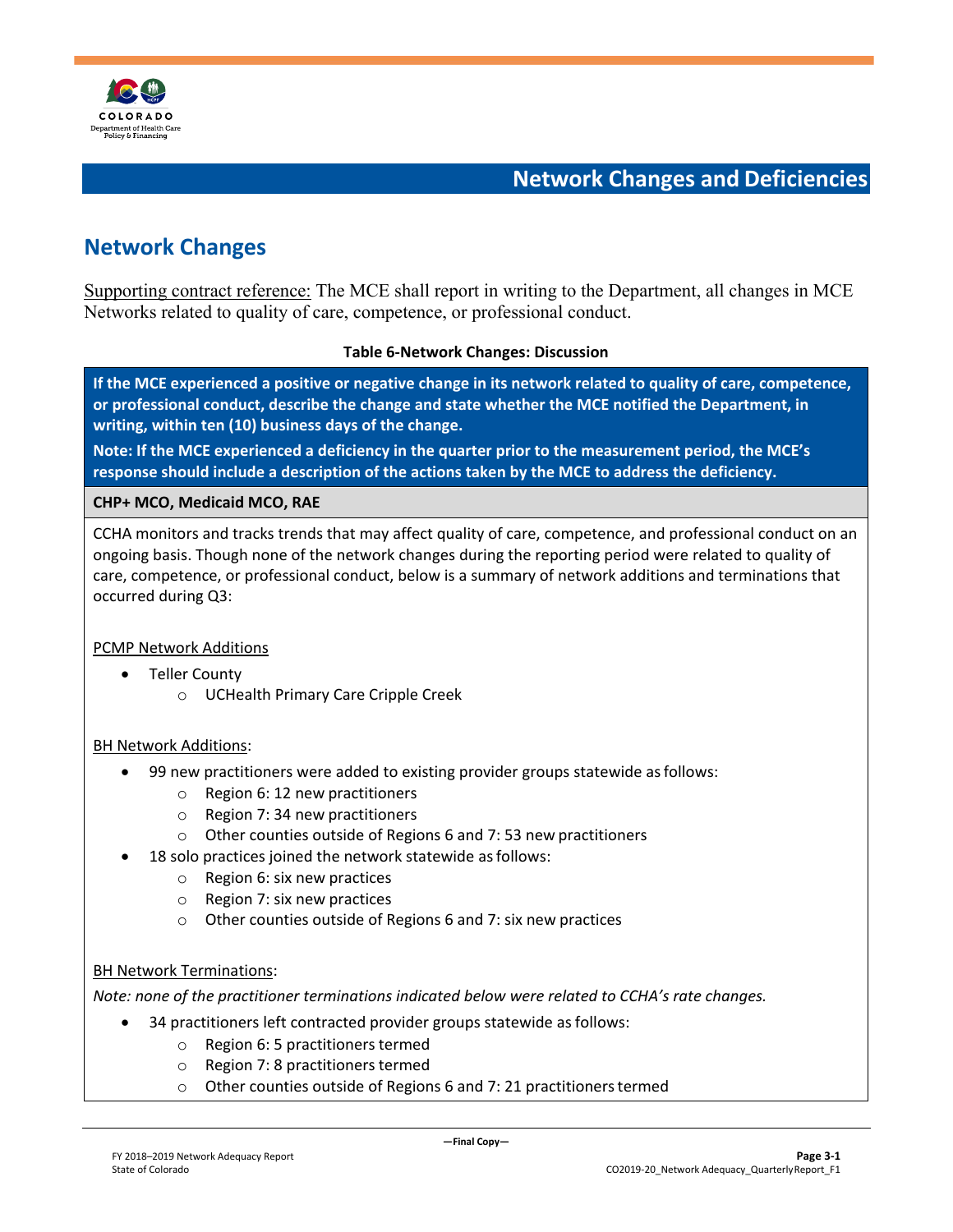

#### **Table 7-CHP+ MCO Network Volume Changes and Notification: Discussion**

**If the MCE experienced at least a five percent (5%) increase or decrease in its network in a thirty (30) calendar day period, describe the change and answer the following questions:**

**Did the MCE notify the Department, in writing, within ten (10) business days of the change?**

**Was the change due to a practitioner/practice site/entity's request to withdraw; was the change due to the MCE's activities to obtain or retain NCQA accreditation?**

**Was the change due to a practitioner/practice site/entity's failure to receive credentialing or recredentialing from the MCE?**

| <b>CHP+ MCO</b> |  |  |
|-----------------|--|--|
| N/A             |  |  |

### <span id="page-13-0"></span>*interChange* **Policies**

Supporting contract reference: The MCE shall employ measures to help ensure that the MCE and all of their contracted, ordering or referring physicians or other professionals providing services under the State plan are enrolled in the *interChange* as a participating practitioner/practice site/entity.

• Retroactively enrolled or practitioners/practice sites/entities with a pending contract status are not available to offer services and should be excluded from this discussion.

#### **Table 8-CHP+ MCO** *interChange* **Policies: Discussion**

1. Does the MCE employ measures to help ensure all contracted, ordering, or referring physicians or other **professionals providing services under the State plan are enrolled in the** *interChange* **as a participating practitioner/practice site/entity?**

**2. Did the MCE have a health care practitioner/practice site/entity that was no longer identified as a participating practitioner/practice site/entity in the** *interChange***?**

**If the MCE answered "yes" to Requirement 2 above, did the MCE terminate its health care practitioner/practice site/entity contracts for provision of services to members with contracted practitioner/practice site/entity?**

#### **CHP+ MCO**

*N/A*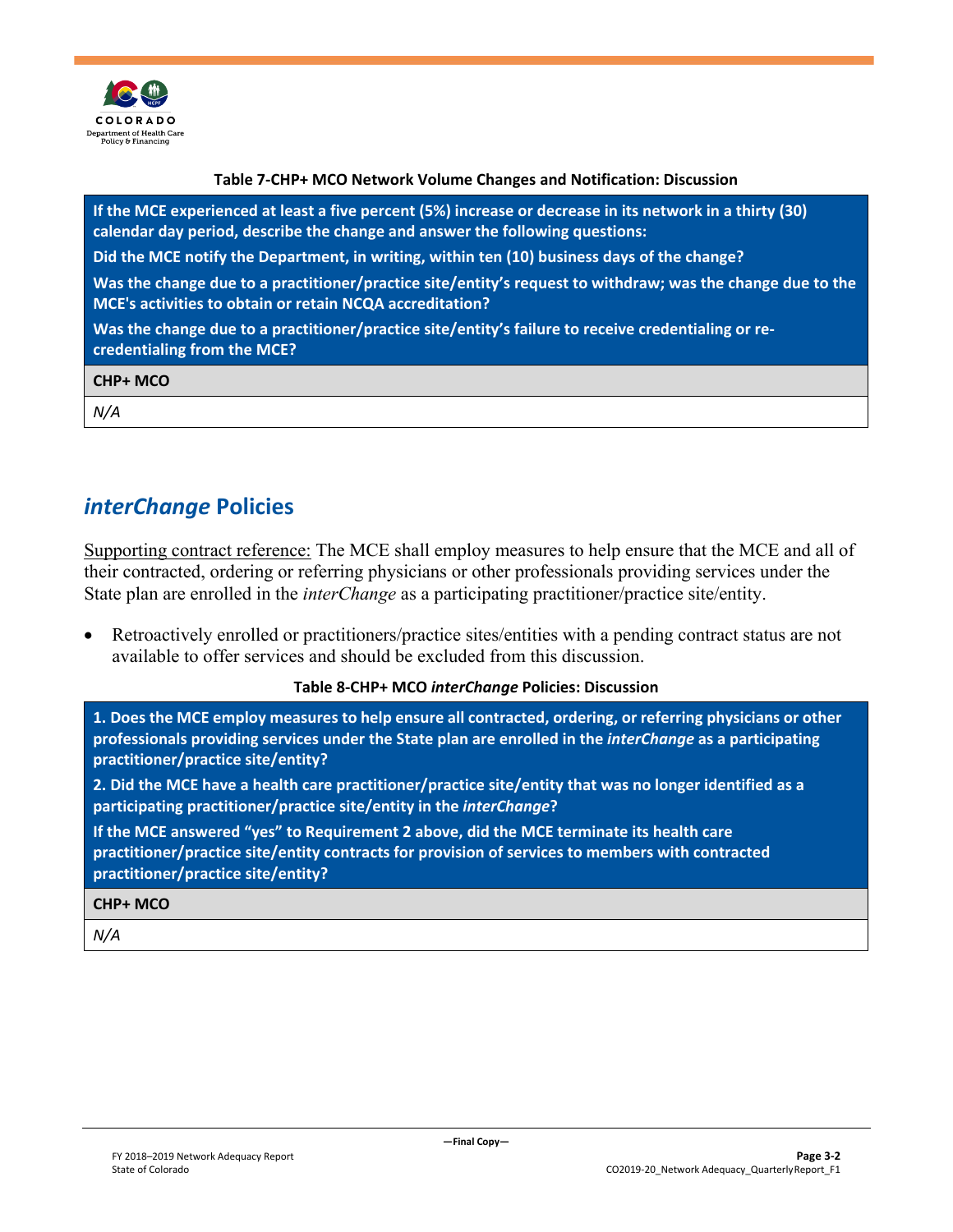

## <span id="page-14-0"></span>**Inadequate Network Policies**

Supporting contract reference: If the MCE fails to maintain an adequate network that provides Members with access to PCPs within a county in the MCE's Service Area, the Department may designate that county as a mixed county for the purpose of offering the option of an HMO or the State's self-funded network to eligible Members by providing the MCE a thirty (30) calendar day written notice.

#### **Table 9-CHP+ MCO Inadequate Access to PCPs: Discussion**

**Did the MCE fail to maintain an adequate network that provides members with access to PCPs within a county in the MCE's service area?**

**If the MCE answered "yes", did the Department designate that county as a mixed county for the purpose of offering the option of an HMO or the State's self-funded network to eligible members?**

**CHP+ MCO**

*N/A*

#### **Table 10-CHP+ MCO Discontinue Services to an Entire County: Discussion**

**Did the MCE discontinue providing covered services to members within an entire county within the MCE's service area?**

**If the MCE answered "yes", did the MCE provide no less than sixty (60) calendar days prior written notice to the Department of the MCE's intent to discontinue such services?**

#### **CHP+ MCO**

*N/A*

#### **Table 11-CHP+ MCO Provider Network Changes: Discussion**

**Did the MCE experience an unexpected or anticipated material change to the network or a network deficiency that could affect service delivery, availability or capacity within the provider network? If the MCE answered "yes", did the MCE notify the Department, in writing, of the change?**

**CHP+ MCO**

*N/A*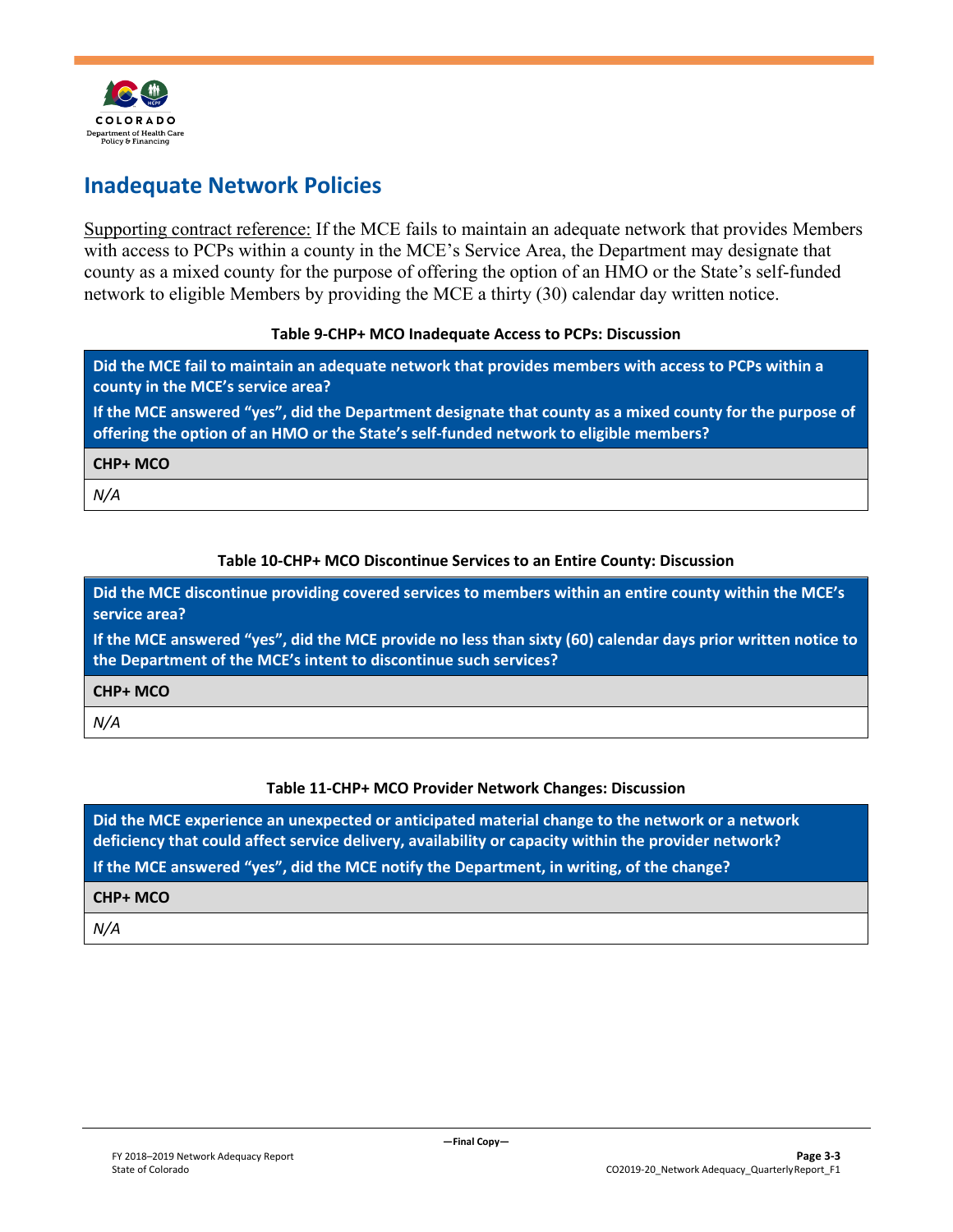

## **Appointment Timeliness Standards**

## <span id="page-15-1"></span><span id="page-15-0"></span>**Appointment Timeliness Standards**

Supporting contract reference: The MCE shall provide coverage of emergency and non-urgent medical services. The MCE shall have written policies and procedures describing how members can receive coverage of emergency services or urgently needed services while temporarily absent from the MCE's service area.

#### **Table 12-Physical Health Appointment Timeliness Standards**

**Describe the method(s) used by the MCE to monitor its contract's timeliness requirements for members' access to physical health services. Describe findings specific to the current reporting period.**

#### **CHP+ MCO, Medicaid MCO, RAE**

#### Policies and Procedures:

- All PCMP contracts require the following standards for member access:
	- o Urgent care appointment within 24 hours after the initial identification of need.
	- o Inpatient follow-up appointment within 7 days after the request.
	- o Non-urgent, symptomatic care visit within 7 days after the request.
	- $\circ$  Well-care visit within 1 month after the request, unless an appointment is required sooner to ensure the provision of screenings.
- CCHA Member Rights and Responsibilities Policy
	- o CCHA adopts Federal and State of Colorado laws and regulations that pertain to the rights of members and ensure that its staff and network providers take those rights into account when furnishing services to members. Members are entitled to the right to have health care services provided in accordance with the requirement for timely access and medically necessary care. CCHA does not adversely regard a member who exercises their rights, as stated below. CCHA communicates member rights and responsibilities to members per contract guidelines via the *For Members* section of CCHA's website.
	- o Providers are notified via the Provider Manual, which are available and distributed according to the contract requirements, and via provider newsletters. CCHA staff receive educational information on member rights and responsibilities during new hire orientation. CCHA shall comply with any other applicable Federal and State laws including 42 CFR § 438.100 and42 C.F.R. § 438.400 (b).

#### Methodology for Assessing Timeliness:

The CCHA practice transformation coaches and network managers work with PCMPs to collect third next available data, which is used to assess the network and ensure it meets timeliness requirements for urgent care, non-symptomatic care, and well-care physical examinations.

Third next available appointment is a national measure used to assess access to care. It examines the third available appointment instead of the next available appointment to account for cancelations and other events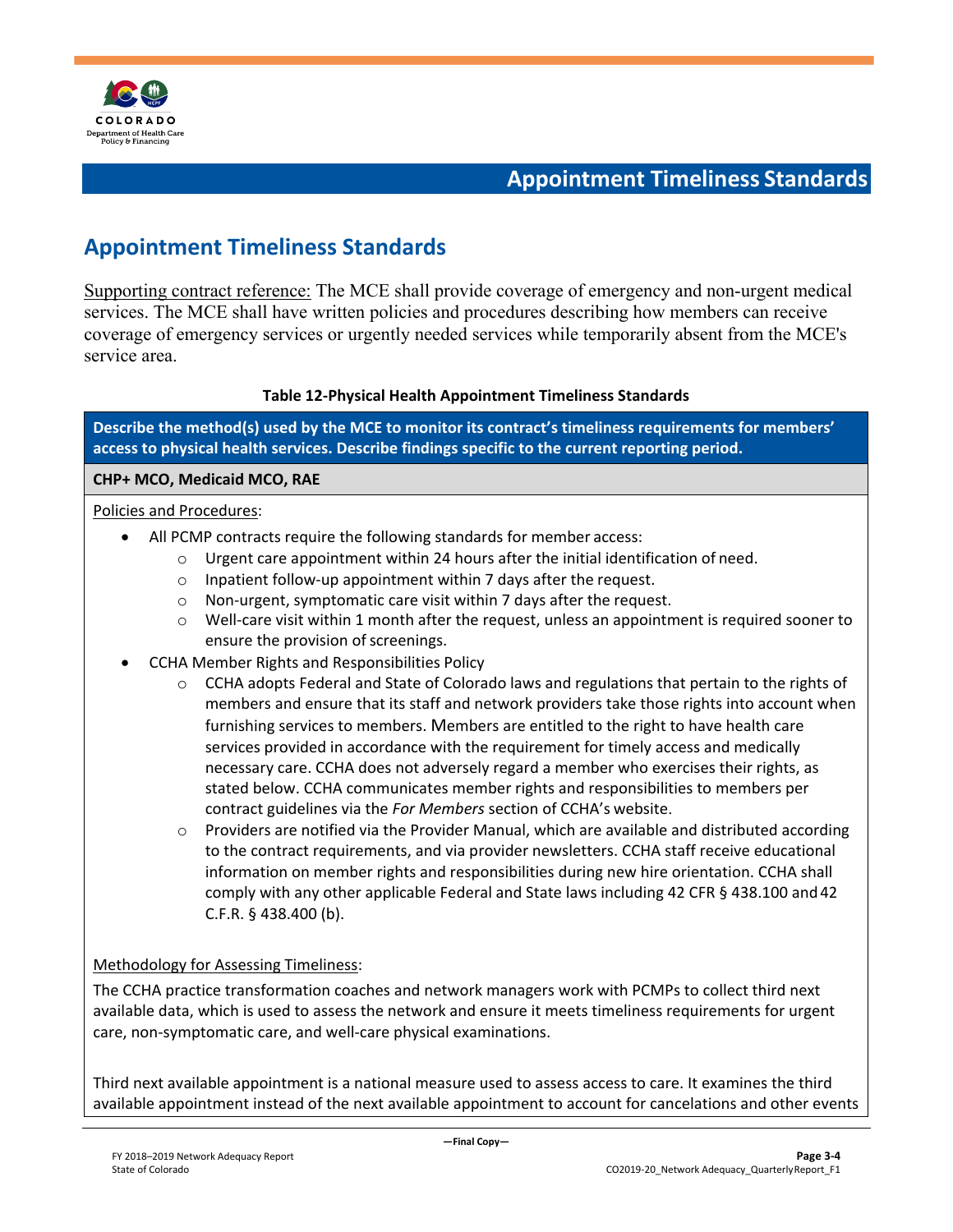

that result in unexpected appointment availability, thereby providing a more accurate representation of true appointment availability. Using the third next available appointment eliminates chance occurrences from the measure of availability. To collect this data, CCHA uses the following process:

- 1. CCHA staff meets with both the PCMP's office manager and a scheduler.
- 2. The scheduler opens the appointment book and, starting with the schedule for the following day, looks for the next open appointment. There must be an open slot in the schedule. If there are no open appointments, the subsequent day's schedule is reviewed for an open appointment. This process is continued until the third next available appointment (3NA) is identified. The 3NA value is the number of working days from tomorrow to reach the third available appointment. For example, if 3NA is tomorrow, the value is 0.
- 3. If the schedule reserves times based on appointment type, e.g. physical exams or certain procedures, 3NA is assessed for each unique appointment type. For example, there typically separate 3NA measures for short visits (emergency follow up or acute care) and long visits (physical exams). Assessing the 3NA for unique appointment types provides information about timeliness and informs where improvements are necessary. Note: times reserved for same-day appointments are counted as emergency follow up or acute care visits when assessing 3NA access.
- 4. Assessment of each PCMP's 3NA is conducted on the same day of the week and at the same time of day if possible. CCHA analyzes and graphs the data, which provides a visual representation of the practice/provider access and areas of improvement.
- 5. The 3NA findings are used to help practices understand their demand and consider whether their provider resources are sufficient. If 3NA findings indicate timeliness standards are not being met, practice transformation coaches work with the practice to evaluate and optimize empanelment using Right-Size Panel and Demand analysis tools.

#### Current Status of Network Timeliness:

The CCHA Provider Incentive Program is used to help drive quality improvement activities, including access and availability of appointments for members. During Q1 through Q3 SFY2019-2020, PCMPs that qualified to participate in the incentive program earned up to 5% of their incentive payment by meeting 3NA timeliness criteria for annual physical well visits within 30 days and emergency department follow-up within 48 hours.

CCHA focused appointment availability assessment and improvement efforts on coached practices during Q1 and Q2. In Q3, CCHA expanded assessment efforts and began collecting 3NA data from non-coached practices (those with fewer than 300 members).

Per the following table, the 3NA data CCHA collected from non-coached practices indicates timeliness standards were met. This data will continue to be collected from non-coached practices on an annual basis as part of the Office Systems Review.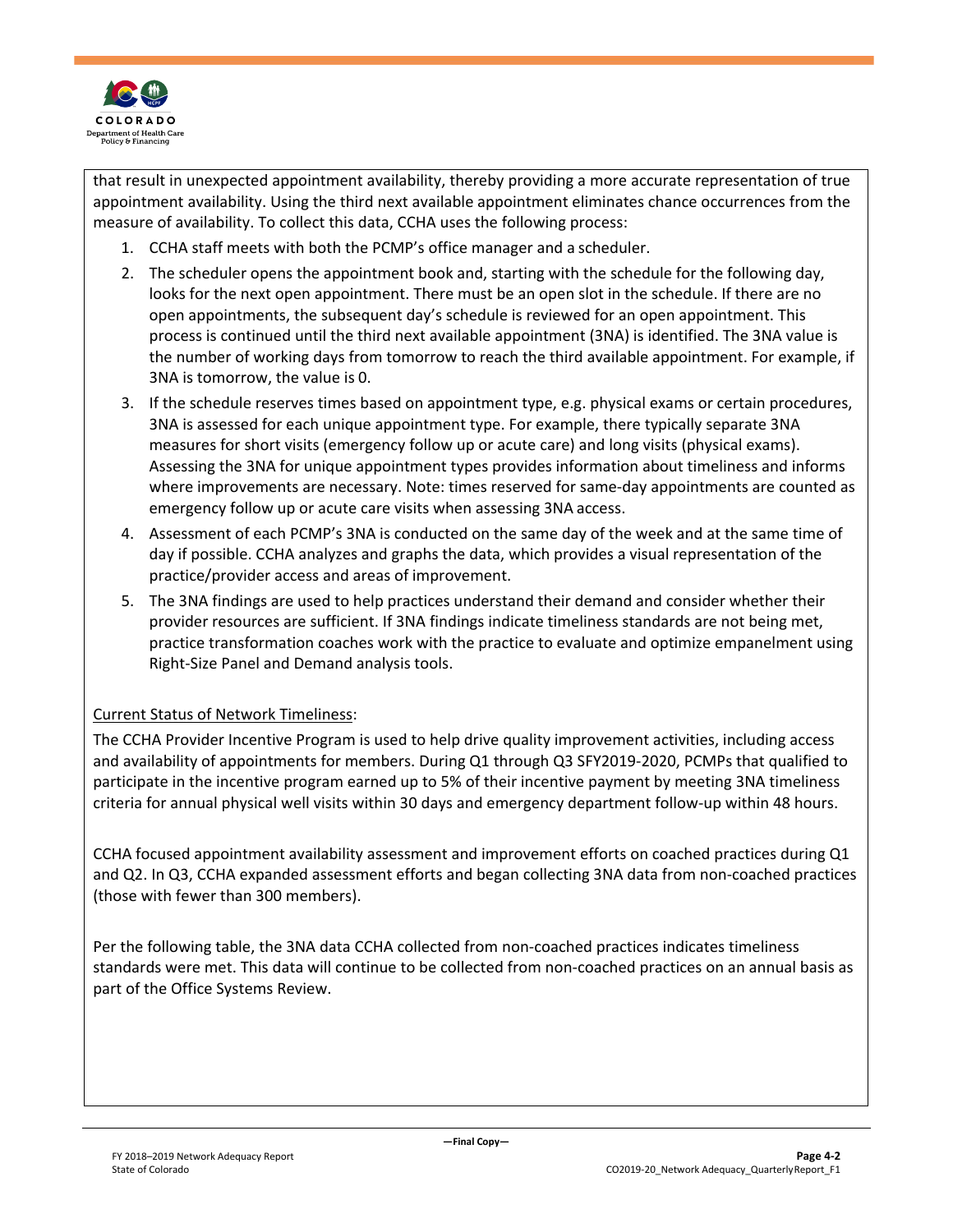

| Region 7: SFY 2019-2020 - Quarter 3                               |                                     |                                    |                               |                        |  |
|-------------------------------------------------------------------|-------------------------------------|------------------------------------|-------------------------------|------------------------|--|
| <b>Visit Type</b>                                                 | Standard                            | Q <sub>3</sub><br><b>Numerator</b> | Q <sub>3</sub><br>Denominator | Q <sub>3</sub><br>Rate |  |
| Within 24 hours of<br>45<br><b>Urgent/Acute</b><br>member request |                                     |                                    | 63                            | 71.4%                  |  |
| <b>Inpatient hospitalization</b><br>follow up                     | Within 7 days after<br>discharge    | 53                                 | 63                            | 84.1%                  |  |
| Non-urgent,<br>symptomatic                                        | Within 7 days of member<br>request  | 48                                 | 63                            | 76.2%                  |  |
| <b>Emergency visit</b><br>follow up                               | Within 7 days of ED visit           | 48                                 | 63                            | 76.2%                  |  |
| Well-care physical<br>examinations                                | Within 30 days of<br>member request | 58                                 | 63                            | 92.1%                  |  |

#### **Table 13-Behavioral Health Appointment Timeliness Standards**

**Describe the method(s) used by the MCE to monitor its contract's timeliness requirements for members' access to behavioral health services. Describe findings specific to the current reporting period.**

#### **CHP+ MCO, RAE**

#### Policies and Procedures:

- CCHA Member Rights and Responsibilities Policy
	- $\circ$  CCHA adopts Federal and State of Colorado laws and regulations that pertain to the rights of members and ensure that its staff and network providers take those rights into account when furnishing services to members. Members are entitled to the right to have health care services provided in accordance with the requirement for timely access and medically necessary care. CCHA does not adversely regard a member who exercises their rights, as stated below. CCHA communicates member rights and responsibilities to members per contract guidelines via the *For Members* section of CCHA's website.
	- $\circ$  Providers are notified via the Provider Manual, which are available and distributed according to the contract requirements, and via provider newsletters. CCHA staff receive educational information on member rights and responsibilities during new hire orientation. CCHA shall comply with any other applicable Federal and State laws including 42 CFR § 438.100 and42 C.F.R. § 438.400 (b).
- Behavioral health provider access requirements:
	- $\circ$  Emergency behavioral health care by phone within fifteen (15) minutes after initial contact, including TTY accessibility; in person within one (1) hour of contact in urban andsuburban areas, in person within two (2) hours after contact in rural and frontier areas.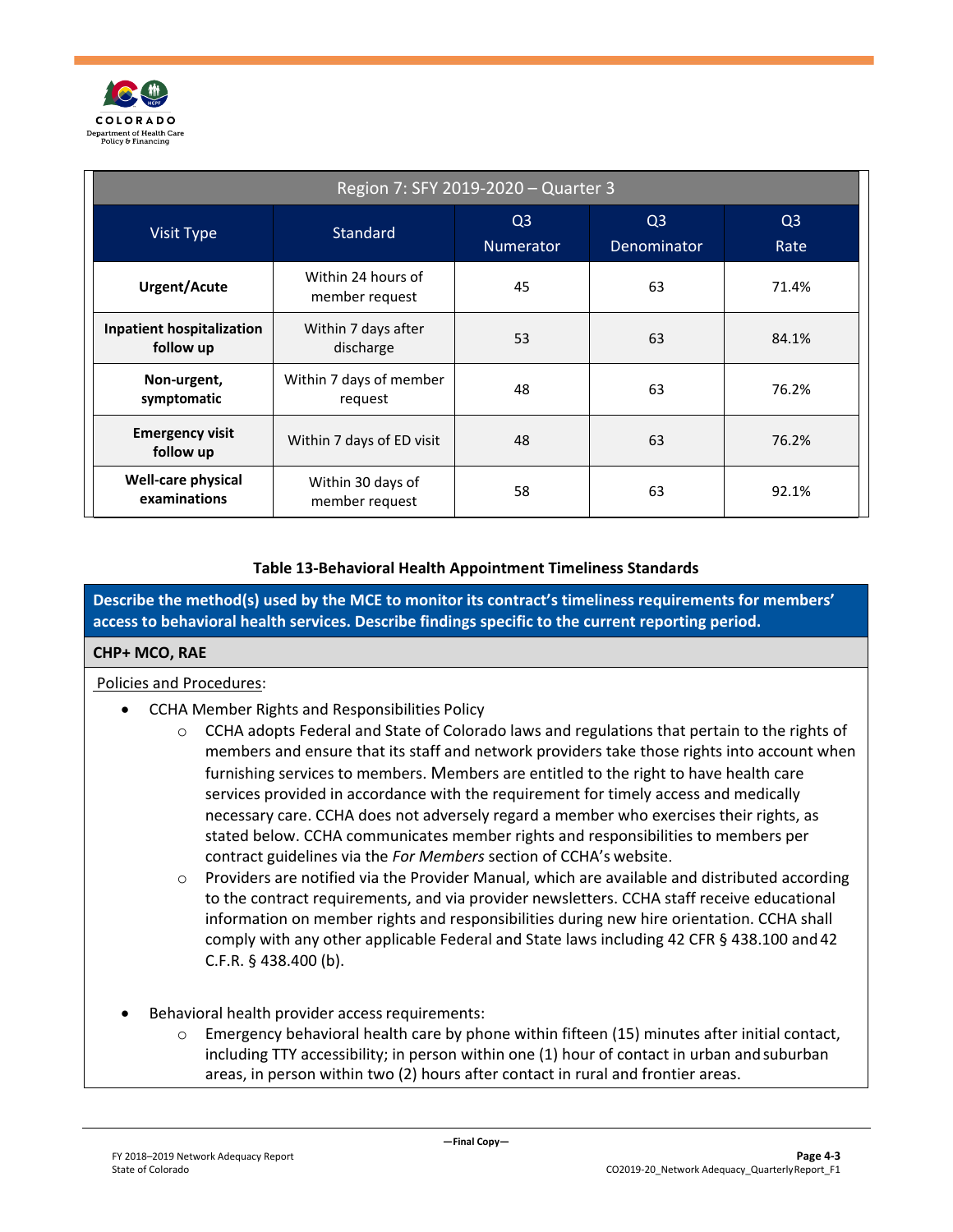

- $\circ$  Non-urgent, symptomatic behavioral health services within seven (7) days after a member's request.
- o Administrative intake appointments or group intake processes shall not be considered as a treatment appointment for non-urgent, symptomatic care.
- o Members shall not be placed on waiting lists for initial routine service requests.

CCHA monitors the behavioral health services through the annual Appointment Access Survey, which covers the following categories: Urgent Care, Initial Visit - Routine Care, Follow-up Routine Care, and Non-Life Threatening Emergency Care. The last survey was conducted with 81 providers between November 20 and December 4, 2019; below is a summary of the survey results.

- Appointment timeliness standards met for the following:
	- $\circ$  Follow-up Routine Care standards met by non-prescribing practitioners surveyed
	- o Non-Life Threatening Emergency care standards met by prescribing practitionerssurveyed
- Appointment timeliness standards not met for the following:
	- $\circ$  Urgent Care standards not met by non-prescribing and prescribing practitioners
	- $\circ$  Initial Visit Routine Care standards not met by non-prescribing and prescribing practitioners
	- o Follow-up Routine Care standards not met by prescribing practitioners
	- o Non-Life Threatening Emergency Care standards not met by non-prescribing practitioners surveyed

Any provider who does not meet the contracted access to care standards is placed under corrective action to remediate the access issue. As such, letters were sent to practitioners indicating which appointment type was non-compliant with the access requirements. Enclosed with the letter, an Appointment Availability Survey Response form was provided for the practitioners to indicate the corrective actions taken to meet the standards. CCHA will conduct a follow-up survey to confirm practitioners' compliance with the standards following correction actions.

#### Lessons learned from the 2019 survey:

The 2019 Appointment Access Survey captured information based on individual practitioners' responses to his/her appointment timeliness only. Since the survey did not capture information about the practitioner's employment status as a solo, group, or mental health center provider, the results of the survey may not fully represent actual appointment timeliness. The second annual Appointment Access Survey will be conducted in late fall of 2020 and will be updated to capture the practitioner status as a solo, group, or mental health center provider. As with group settings and mental health centers, access standards could otherwise be met by other practitioners if the individual responding to the survey is unavailable.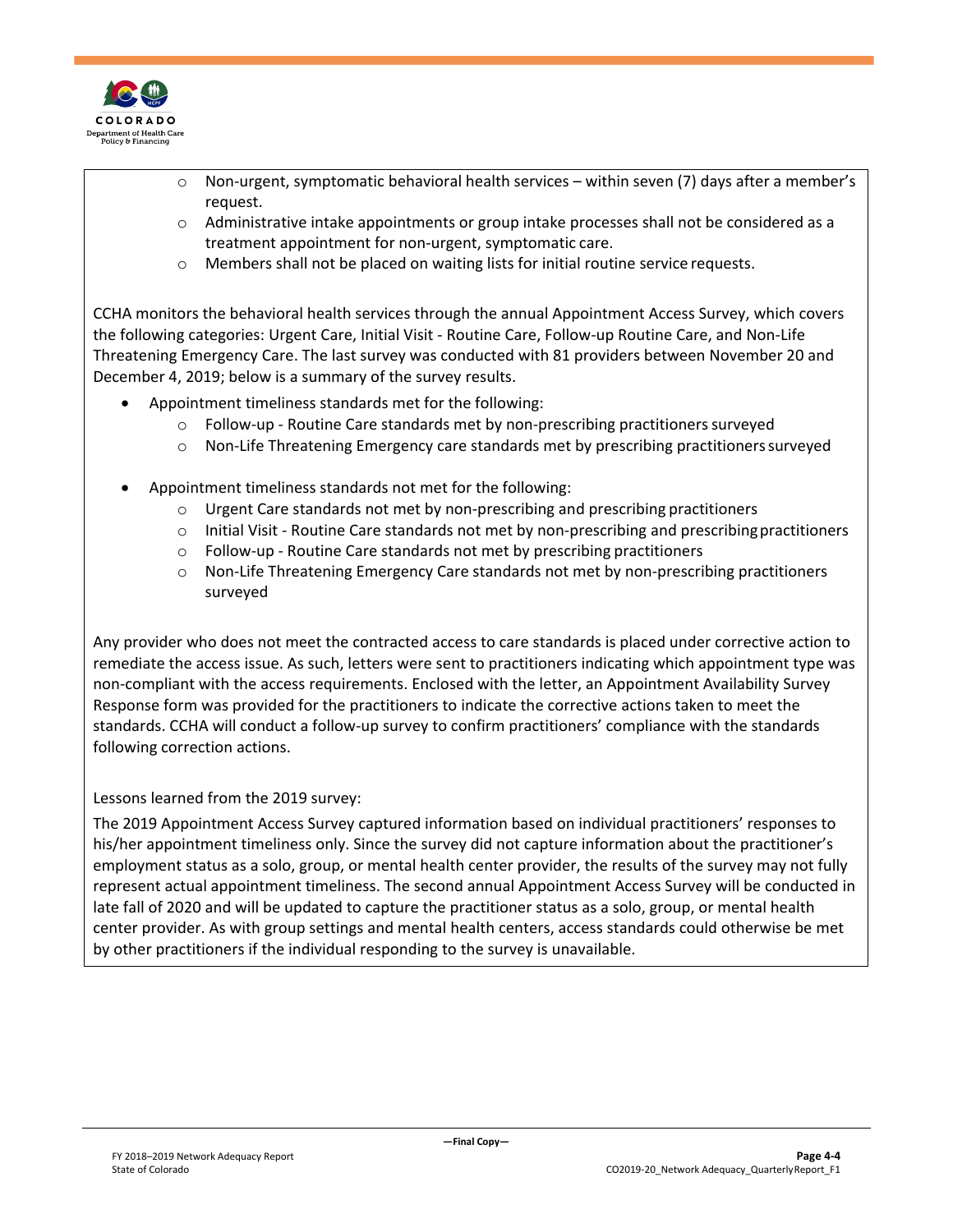

## **Time and Distance Standards**

## <span id="page-19-1"></span><span id="page-19-0"></span>**Health Care Network Time and Distance Standards**

Supporting contract reference: The MCE shall ensure that its network has a sufficient number of practitioners, practice sites, and entities who generate billable services within their zip code or within the maximum distance for their county classification. The MCE must use GeoAccess or a comparable service to measure the travel time and driving distance between where members live and the physical location of the practitioners/practice sites/entities in the MCE's Region.

Enter detailed time and distance results in the MS Excel template. Use Tables 13, 14, and 15 for additional relevant information regarding the MCE's compliance with time and distance requirements. Geographic regions refer to the areas in which members reside, as members may travel outside their county of residence for care.

- CHP+ MCO defines "child members" as 0 through the month in which the member turns 19 years of age.
- CHP+ MCO defines "adult members" as those over 19 years of age (beginning the month after the member turned 19 years of age).
- Medicaid MCO and RAE define "child members" as under 21 years of age.
- Medicaid MCOs and RAEs define "adult members" as those 21 years of age or over.

There are two levels of primary care practitioners: primary practitioners that can bill as individuals (e.g., MDs, DOs, and NPs) and mid-level practitioners that cannot bill as individuals (e.g., PAs); each type of practitioner has its own row in the MS Excel template tabs for time/distance reporting.

**A practitioner/practice site/entity should only be counted one time in the MS Excel template tabs; if a practitioner provides Primary Care and OB/GYN services, they should be counted once under the Family Practitioner category.**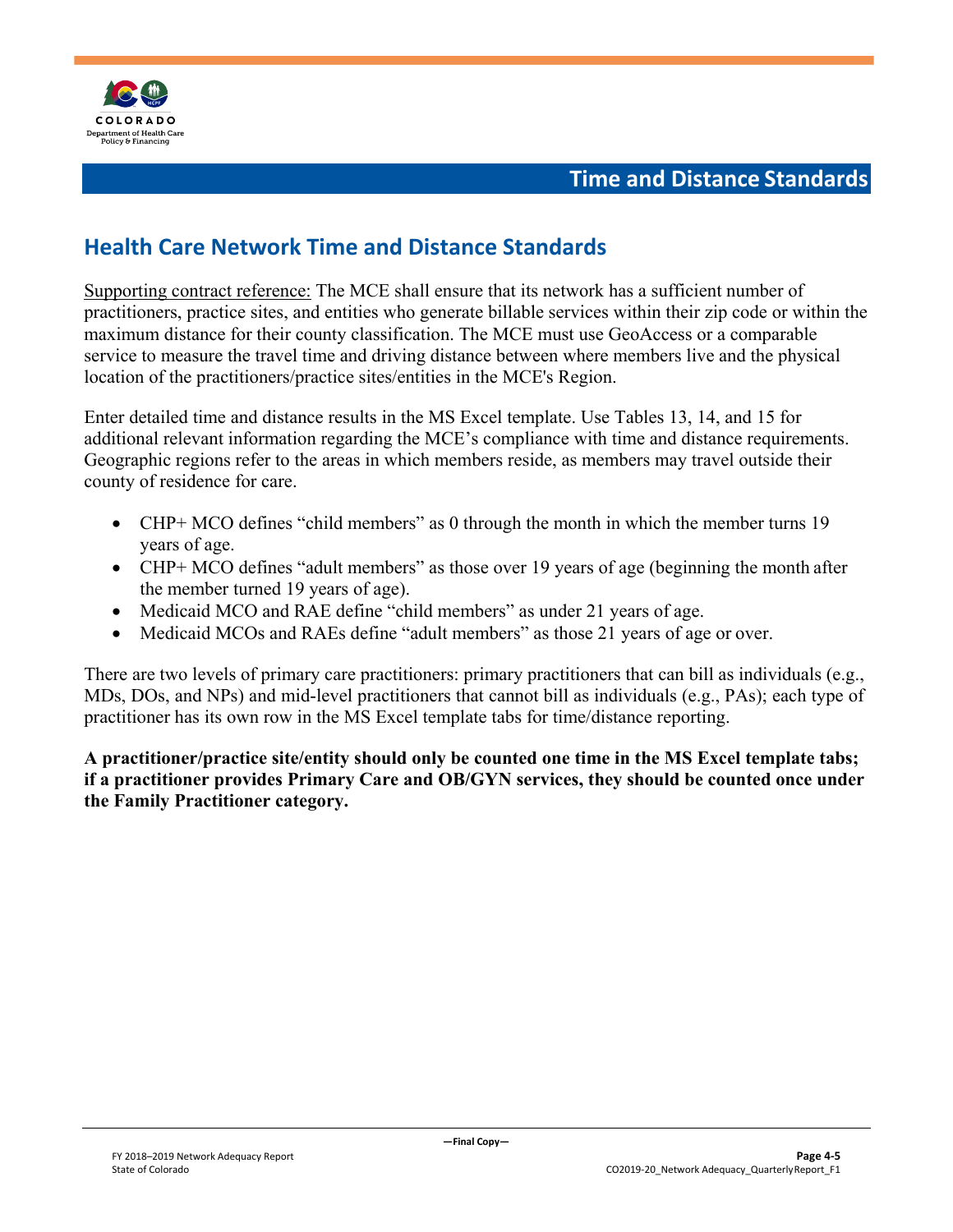

#### **Table 14-Software Package Used for Time and Distance Calculations**

**List and describe the software package(s) and/or processes that your MCE uses to calculate practitioner/practice site/entity counts, time/distance results, or other access to care metrics. Please note any reference files (e.g., mapping resources), if needed.**

**If your MCE does not use driving distances when calculating time and distance results, describe the method used.**

#### **CHP+ MCO, Medicaid MCO, RAE**

As CCHA continues to streamline the data warehouse for physical and behavioral health data, the comprehensive provider datasets are maintained in separate systems with distinct software for assessing time and distance for the provider networks.

Software:

- QGIS, Version 3.10 for physical health providers
- Quest Analytics Suite, Version 2019.4, Build 127, 64.bit for behavioral health providers

#### Time and Distance Methodology – Physical Health Network:

Time and distance calculations for the physical health network are provided for the Region 7 counties in which CCHA is designated to contract primary care providers. A total of 8,642 members were excluded from the time and distance portion of the report because their county of residence is not within a Region 7 county. Additionally, CCHA defers to the county associated with the member's address when calculating time and distance standards, though some zip codes do not map to the same county indicated in the member roster. As such, the *PH Time-Distance* tabs reflect different totals for the number of enrolled members residing in each county than those indicated the *Members by County* and *PH Ratios* tabs.

#### Time and Distance Methodology – Behavioral Health Network:

When mapping members to their respective counties using the Quest Analytics program, some member addresses/zip codes map to a different county than information provided through the HCPF Roster Report. For example, the March 2020 roster report shows 1,177 members in Park County, yet the Quest Analytics program assigns 1,217 members based on their address. As such, the membership in each county does not precisely align with the member roster.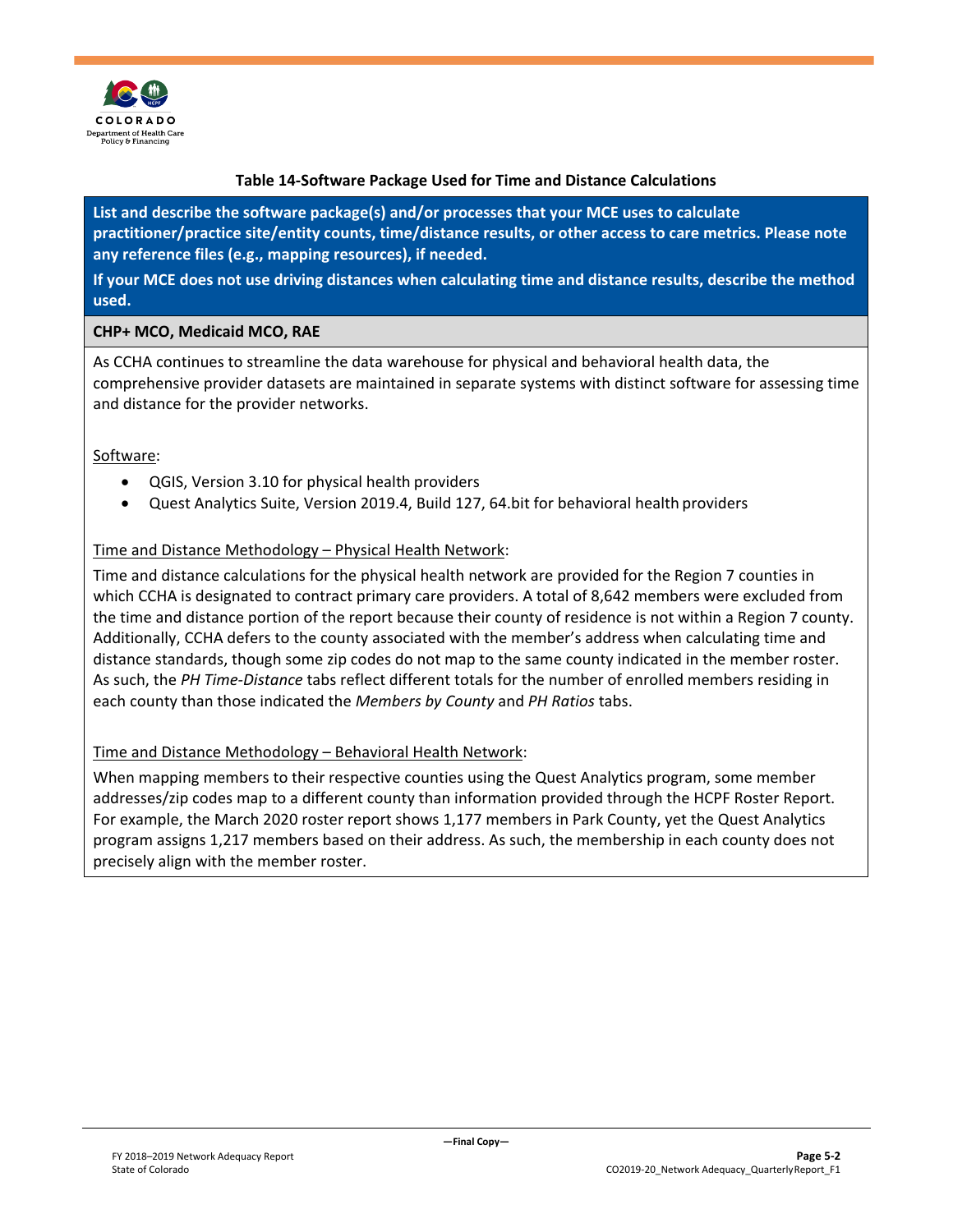

#### **Table 15 ̶Urban Health Care Network Time and Distance Standards: Discussion**

**Present detailed time/distance results for members residing in Colorado's urban counties using the accompanying MS Excel workbook template.**

**List the specific urban counties in which the MCE does not meet the time/distance requirements. Describe the MCE's approach to ensuring access to care for members residing in urban Colorado counties where the MCE does not meet the time/distance requirements.**

#### **CHP+ MCO, Medicaid MCO, RAE**

#### Time and Distance Results:

Below is a summary of time and distance standards in which time and/or distance was not 100% per the results in the MS Excel workbook.

#### El Paso County

- Adult Primary Care
	- o Time standard: 96% member access
	- o Distance standard: 97% member access
- Pediatric Primary Care:
	- o Time standard: 95% member access
	- o Distance standard: 96% member access
- Gynecology, OB/GYN
	- o Time standard: 95% member access
	- o Distance standard: 95% member access
- Family Practitioner
	- o Time standard: 96% member access
	- o Distance standard: 97% member access
- Psychiatric Residential Treatment Facilities:
	- o Time standard: 98% member access
	- o Distance standard: 98% member access
- Psychiatric Hospitals or Psychiatric Units in Acute Care Hospitals
	- o Time standard: 76% member access
	- o Distance standard: 97% member access
- Adult Substance Use Disorder Provider
	- o Time standard: 98% member access
	- o Distance standard: 99% member access
- Pediatric Substance Use Disorder Provider
	- o Time standard: 99% member access
	- o Distance standard: 98% member access

Teller County

- Adult Primary Care
	- o Time standard: 86% member access
	- o Distance standard: 97% member access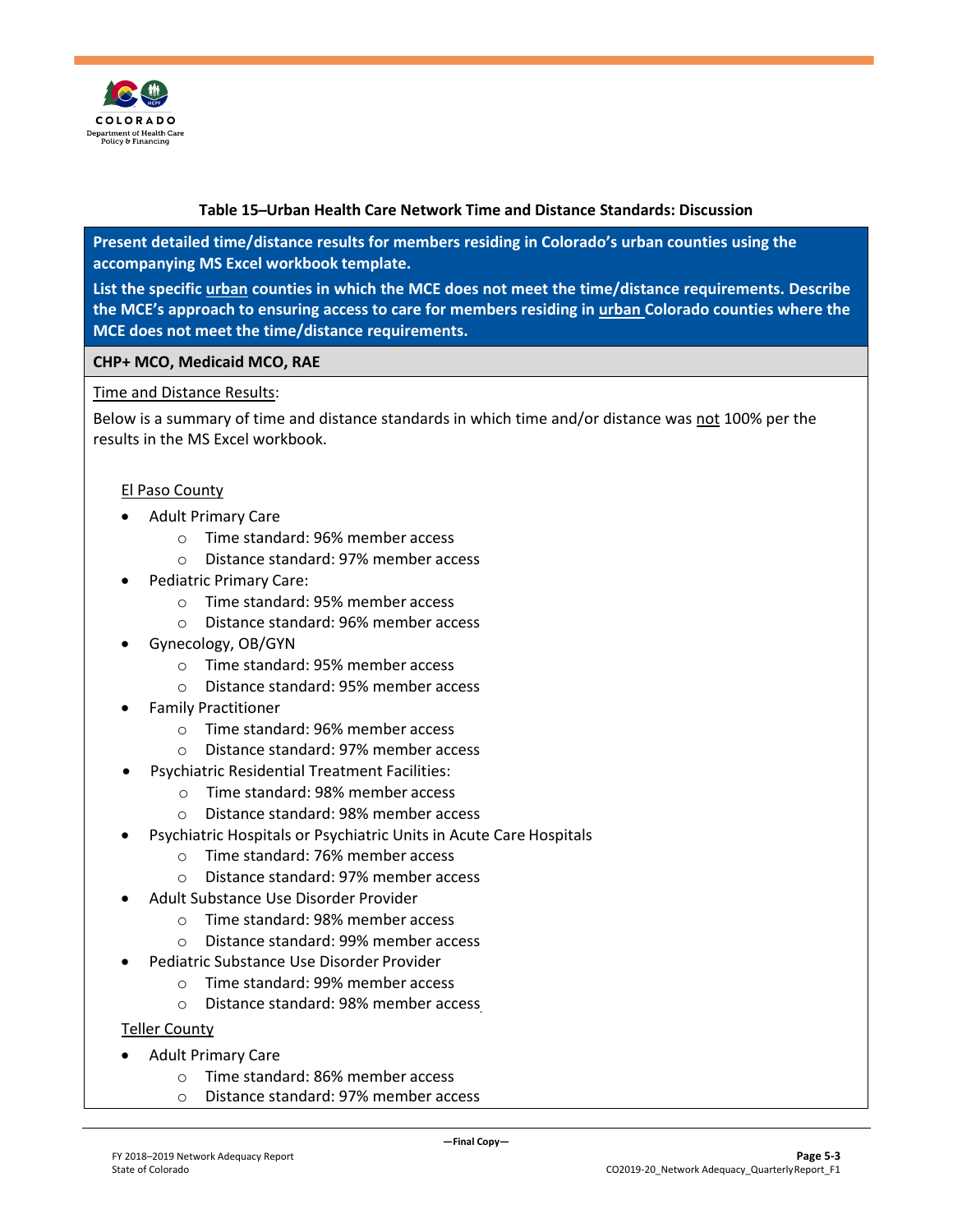

- Pediatric Primary Care:
	- o Time standard: 86% member access
	- o Distance standard: 97% member access
- Gynecology, OB/GYN
	- o Time standard: 83% member access
	- o Distance standard: 60% member access
- Family Practitioner
	- o Time standard: 86% member access
	- o Distance standard: 97% member access
- Psychiatric Residential Treatment Facilities:
	- o Time standard: 80% member access
	- o Distance standard: 92% member access
- Psychiatric Hospitals or Psychiatric Units in Acute Care Hospitals
	- o Time standard: 1% member access
	- o Distance standard: 8% member access
- Adult Substance Use Disorder Provider
	- o Time standard: 76% member access
	- o Distance standard: 100% member access
- Pediatric Substance Use Disorder Provider
	- o Time standard: 76% member access
	- o Distance standard: 100% member access

#### Other urban counties outside of Region 7:

- Psychiatric Residential Treatment Facilities:
	- o Time standard: 60% member access
	- o Distance standard: 65% member access
- Psychiatric Hospitals or Psychiatric Units in Acute Care Hospitals
	- o Time standard: 44% member access
	- o Distance standard: 61% member access
- Adult Psychiatrists and other psychiatric prescribers
	- o Time standard: 98% member access
	- o Distance standard: 99% member access
- Pediatric Psychiatrists and other psychiatric prescribers
	- o Time standard: 98% member access
	- o Distance standard: 98% member access
- Adult Mental Health Provider
	- o Time standard: 98% member access
	- o Distance standard: 99% member access
- Pediatric Mental Health Provider
	- o Time standard: 97% member access
	- o Distance standard: 98% member access
- Adult Substance Use Disorder Provider
	- o Time standard: 94% member access
	- o Distance standard: 97% member access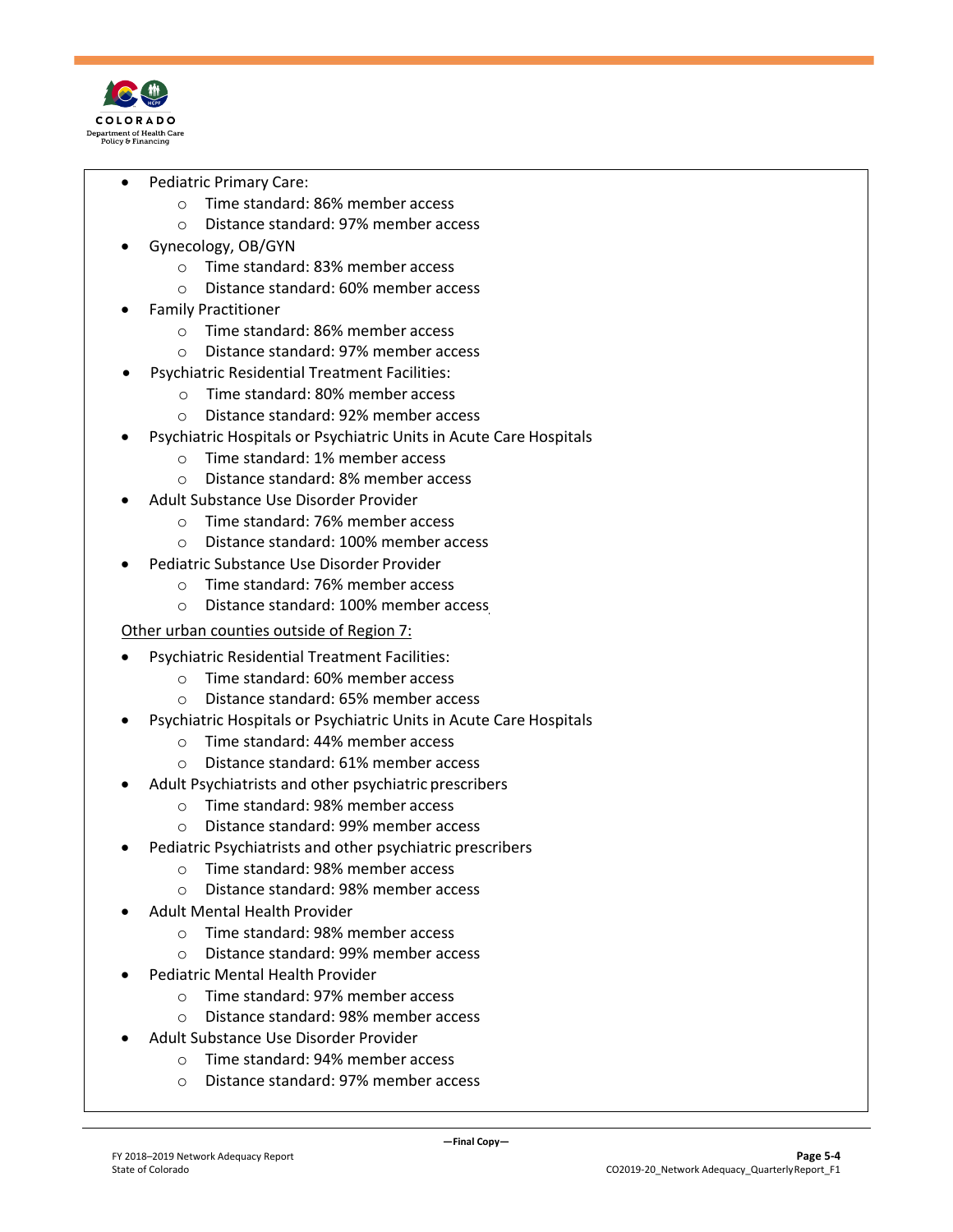

- Pediatric Substance Use Disorder Provider
	- o Time standard: 94% member access
	- o Distance standard: 97% member access

#### Addressing Access to Care:

In addition to ongoing provider recruitment and outreach, CCHA's approach to understanding and reducing access barriers also relies on the care coordination and community partnerships teams' efforts.

CCHA developed a training guide designed to help member-facing staff identify complaints that may stem from limited access to care. Access-related issues are triaged to provider solutions and network management staff for assessment and any further action that may be necessary. CCHA's care coordination and member support teams also work directly with members to develop care plans that help address barriers, including but not limited to any challenges related to proximity of providers. When travel time and/or distance is a barrier, CCHA works with the member and local providers to help coordinate transportation or other types of intermediate interventions such as telemedicine.

Additionally, CCHA's community partnerships team is focused on developing strong relationships with county departments, non-profit organizations, and local service providers. In areas where time and distance requirements are not met, CCHA collaborates with these community entities on identifying additional resources and opportunities for reducing access barriers and/or recruiting providers.

Below is a summary of such efforts aimed to increase access in areas where time and distance standards are not being met:

- Region 7 all urban and rural counties: The COVID-19 emergency exacerbated many challenges to care delivery. However, in response to the emergency, CMS updated telemedicine requirements. The updates effectively expanded member access to care via telemedicine, and the vast majority of physical and behavioral health providers implemented telemedicine processes by the end of the reporting period. Following are examples of activities aimed to help with telemedicine implementation and the scope of its use:
	- o CCHA conducted Telemedicine Webinars on March 24 and March 26 for both physical and behavioral health providers to help inform CMS' guidance updates.
	- $\circ$  CCHA continues working with The Independence Center and published an article they wrote to help raise awareness of communication challenges members may face during this time. The article was distributed in the CCHA's Provider Newsletter in April 2020.
	- o CCHA partnered with AspenPointe to provide access to a psychiatric prescriber through telepsychiatry within 48 hours and coordinate wrap around services for members with a BH diagnosis who have had more than one inpatient admission within 30 days.
- Teller County: CCHA is newly contracted with the UCHealth clinic in Cripple Creek, which helps increase access in an area where provider options are limited.
- Teller County: Aspen Mine Center (AMC) continues to provide care coordination services in Teller County. Care coordination services have been streamlined since AMC staff were provisioned and trained on use of CCHA's care management system, Essette. CCHA and AMC are now workingto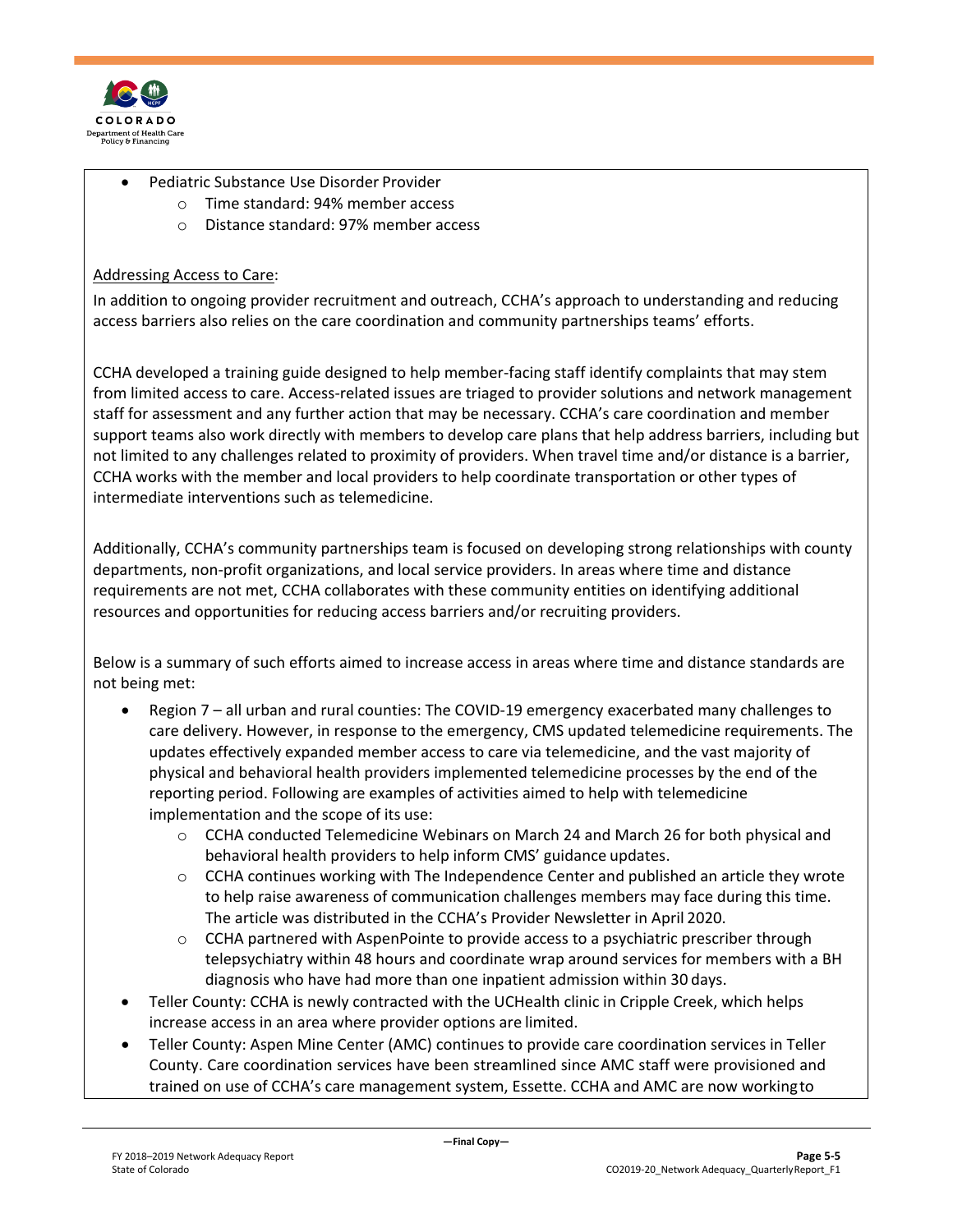

refine collaborative and referral processes within Essette to prevent duplication and ensure member needs are met.

- Teller County: CCHA awarded Community Incentive Program funding to Awarding Ute Pass Regional Health Service District to implement a co-responder model designed to help improve access to behavioral health services in Teller County. In collaboration with CCHA, they are coordinating withthe local hospital and behavioral health providers to develop follow-up and referral processes to connect members with the appropriate behavioral health, case management, and/or substance use disorder services necessary following an emergency visit or inpatient hospital stay.
- Teller and Park counties: CCHA awarded Community Incentive Program funding to Envida to provide members with chronic mental health, substance abuse, and physical health issues with increased access to routine and specialty behavioral health services. Additionally, Envida aims to develop a replicable model of organizing health care and transportation services that support appropriate transit options according to member need. Between January and February, Envida noted a 273% increase in rides scheduled members to behavioral health appointments since services started in December. Though the pandemic affected the number of members accessing transportation to appointments beginning in mid-March, initial member response to these transportation services reinforces Envida is fulfilling a critical role in access improvement.

#### **Table 16 ̶Rural Health Care Network Time and Distance Standards: Discussion**

**Present detailed time/distance results for members residing in Colorado's rural counties using the accompanying MS Excel workbook template.**

**List the specific rural counties in which the MCE does not meet the time/distance requirements. Describe the MCE's approach to ensuring access to care for members residing in rural Colorado counties where the MCE does not meet the time/distance requirements.**

#### **CHP+ MCO, Medicaid MCO, RAE**

Time and Distance Results:

Below is a summary of time and distance standards in which time and/or distance was not 100% per the results in the MS Excel workbook.

Park County

- Adult Primary Care
	- o Time standard: 75% member access
	- o Distance standard: 85% member access
- Pediatric Primary Care:
	- o Time standard: 71% member access
	- o Distance standard: 79% member access
- Gynecology, OB/GYN
	- o Time standard: 71% member access
	- o Distance standard: 51% member access
- Family Practitioner
	- o Time standard: 75% member access
	- o Distance standard: 85% member access
- Psychiatric Residential Treatment Facilities: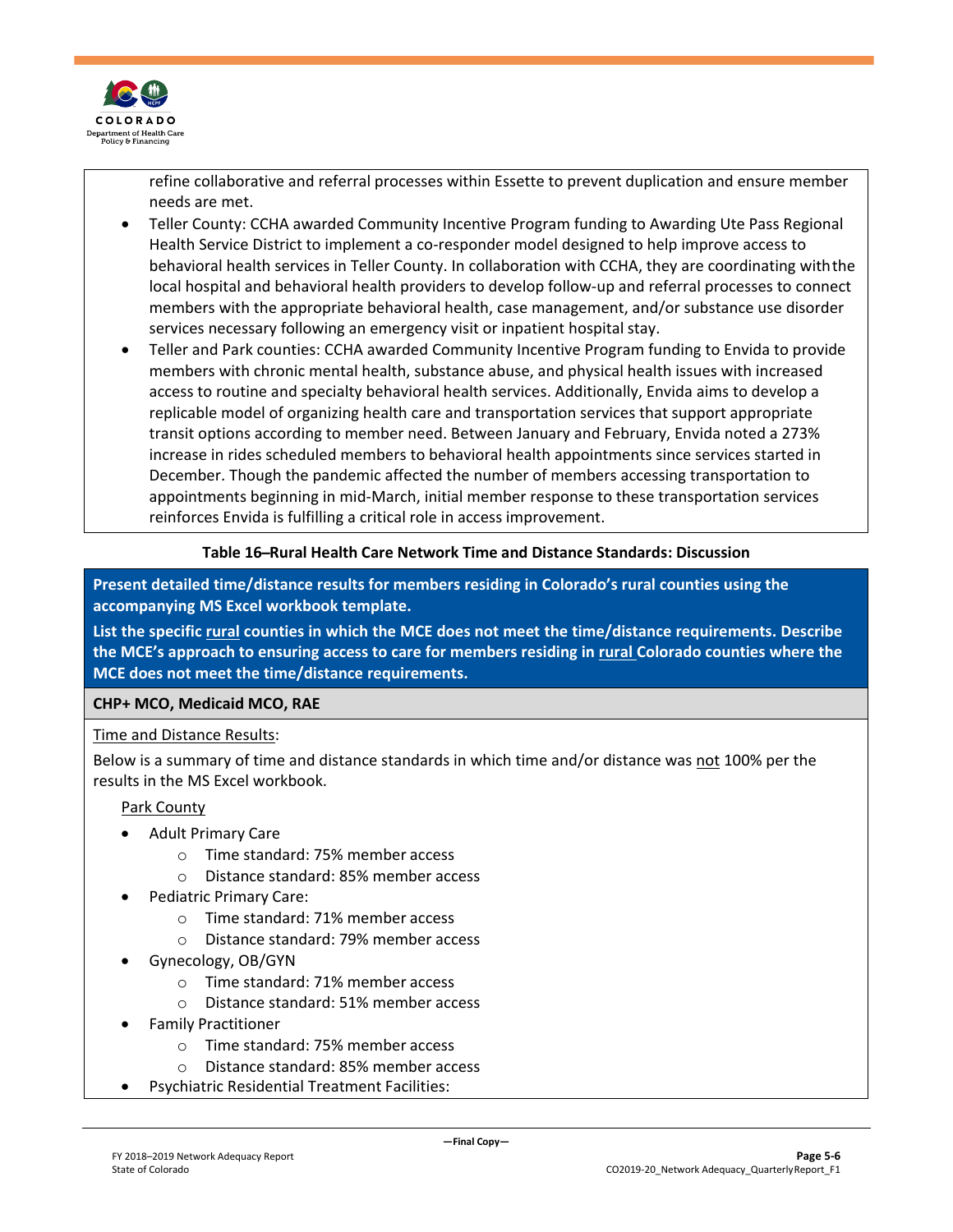

- o Time standard: 0% member access
- o Distance standard: 0% member access
- Psychiatric Hospitals or Psychiatric Units in Acute Care Hospitals
	- o Time standard: 0% member access
	- o Distance standard: 0% member access

#### Other urban counties outside of Region 7:

- Psychiatric Residential Treatment Facilities:
	- o Time standard: 0% member access
	- o Distance standard: 0% member access
- Psychiatric Hospitals or Psychiatric Units in Acute Care Hospitals
	- o Time standard: 0% member access
	- o Distance standard: 0% member access
- Adult Psychiatrists and other psychiatric prescribers
	- o Time standard: 94% member access
	- o Distance standard: 98% member access
- Pediatric Psychiatrists and other psychiatric prescribers
	- o Time standard: 94% member access
	- o Distance standard: 96% member access
- Adult Mental Health Provider
	- o Time standard: 94% member access
	- o Distance standard: 98% member access
- Pediatric Mental Health Provider
	- o Time standard: 73% member access
	- o Distance standard: 75% member access
- Adult Substance Use Disorder Provider
	- o Time standard: 88% member access
	- o Distance standard: 90% member access
	- Pediatric Substance Use Disorder Provider
		- o Time standard: 88% member access
		- o Distance standard: 90% member access

#### Addressing Access to Care:

Similar to CCHA's urban counties, members residing in Park County have access to providers in neighboring Region 7 counties within the time and distance standards. However, CCHA remains alert to the ongoing lack of provider options within the county and partners with local county departments, non-profit organizations, and providers in nearby counties to ensure the members are able to access covered services without unreasonable delay. In addition to the efforts indicated for urban counties in Region 7, below are examples of efforts to increase access through partnerships in Park County:

- Continued discussions to contract the HealthONE clinic in Fairplay.
	- $\circ$  CCHA provided HealthONE with contracting documents while HealthONE awaited assignment of a PCMP ID.
	- $\circ$  The March 2020 enrollment summary indicated a PCMP ID was approved and assigned to the clinic; however, active recruitment efforts are currently on hold during the COVID-19 stateof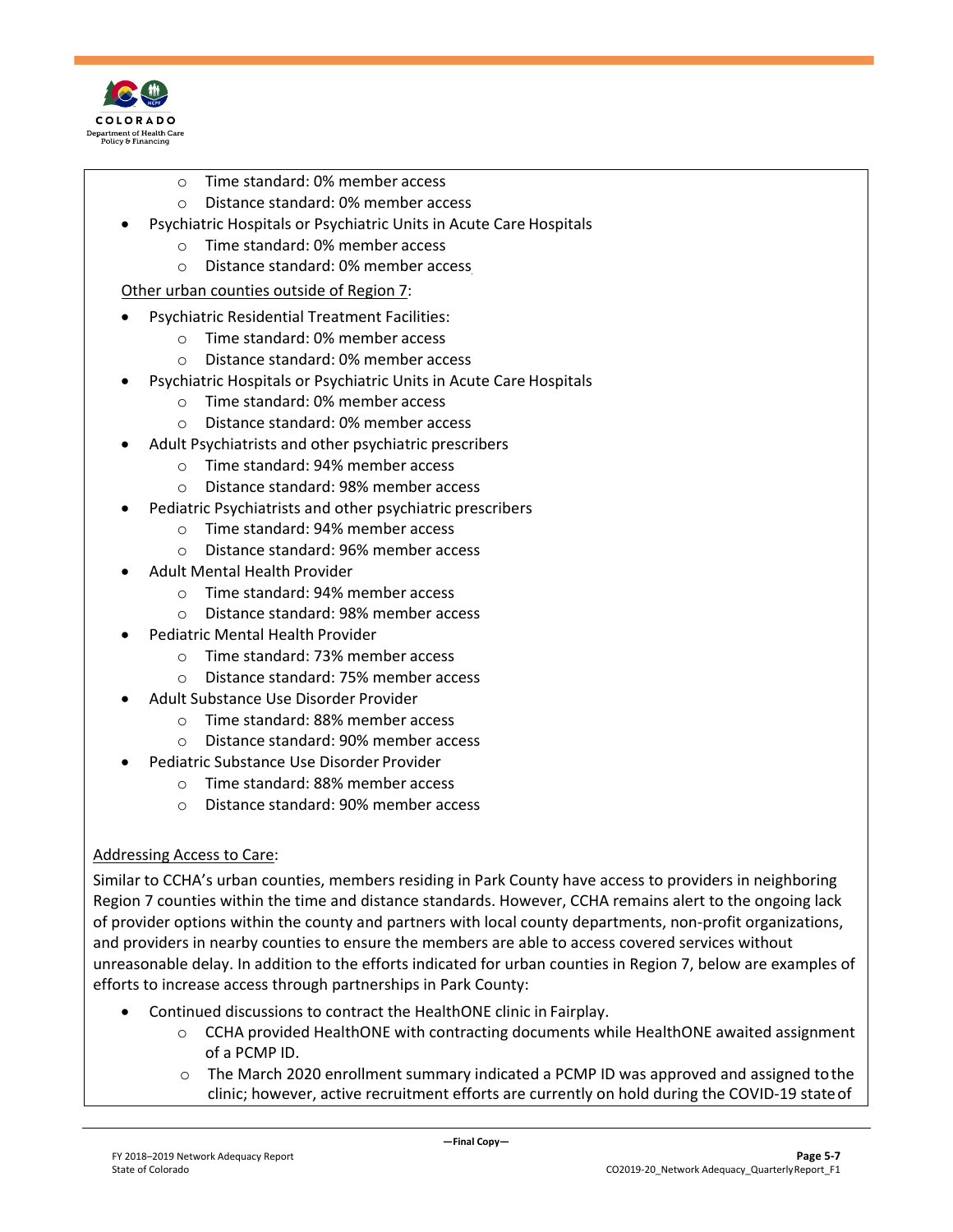

emergency. Efforts to outreach and contract additional practices are anticipated to resume in  $\Omega$ 

• RMRH continues to provide care coordination services in Park County. Care coordination services have been streamlined since RMRH staff were provisioned and trained on use of CCHA's care management system, Essette. CCHA and RMRH are now working to refine collaborative and referral processes within Essette to prevent duplication and ensure member needs are met.

#### **Table 17 ̶Frontier Health Care Network Time and Distance Standards: Discussion**

**Present detailed time/distance results for members residing in Colorado's frontier counties using the accompanying MS Excel workbook template.**

**List the specific frontier counties in which the MCE does not meet the time/distance requirements. Describe the MCE's approach to ensuring access to care for members residing in frontier Colorado counties where the MCE does not meet the time/distance requirements.**

**CHP+ MCO, Medicaid MCO, RAE**

Time and Distance Results:

Below is a summary of time and distance standards in which time and/or distance was not 100% per the results in the MS Excel workbook.

Other counties outside of Region 7:

- Psychiatric Residential Treatment Facilities:
	- o Time standard: 0% member access
	- o Distance standard: 0% member access
- Psychiatric Hospitals or Psychiatric Units in Acute Care Hospitals
	- o Time standard: 0% member access
	- o Distance standard: 0% member access
- Adult Psychiatrists and other psychiatric prescribers
	- o Time standard: 64% member access
	- o Distance standard: 84% member access
- Pediatric Psychiatrists and other psychiatric prescribers
	- o Time standard: 62% member access
	- o Distance standard: 82% member access
- Adult Mental Health Provider
	- o Time standard: 95% member access
	- o Distance standard: 96% member access
- Pediatric Mental Health Provider
	- o Time standard: 62% member access
	- o Distance standard: 82% member access
- Adult Substance Use Disorder Provider
	- o Time standard: 43% member access
	- o Distance standard: 50% member access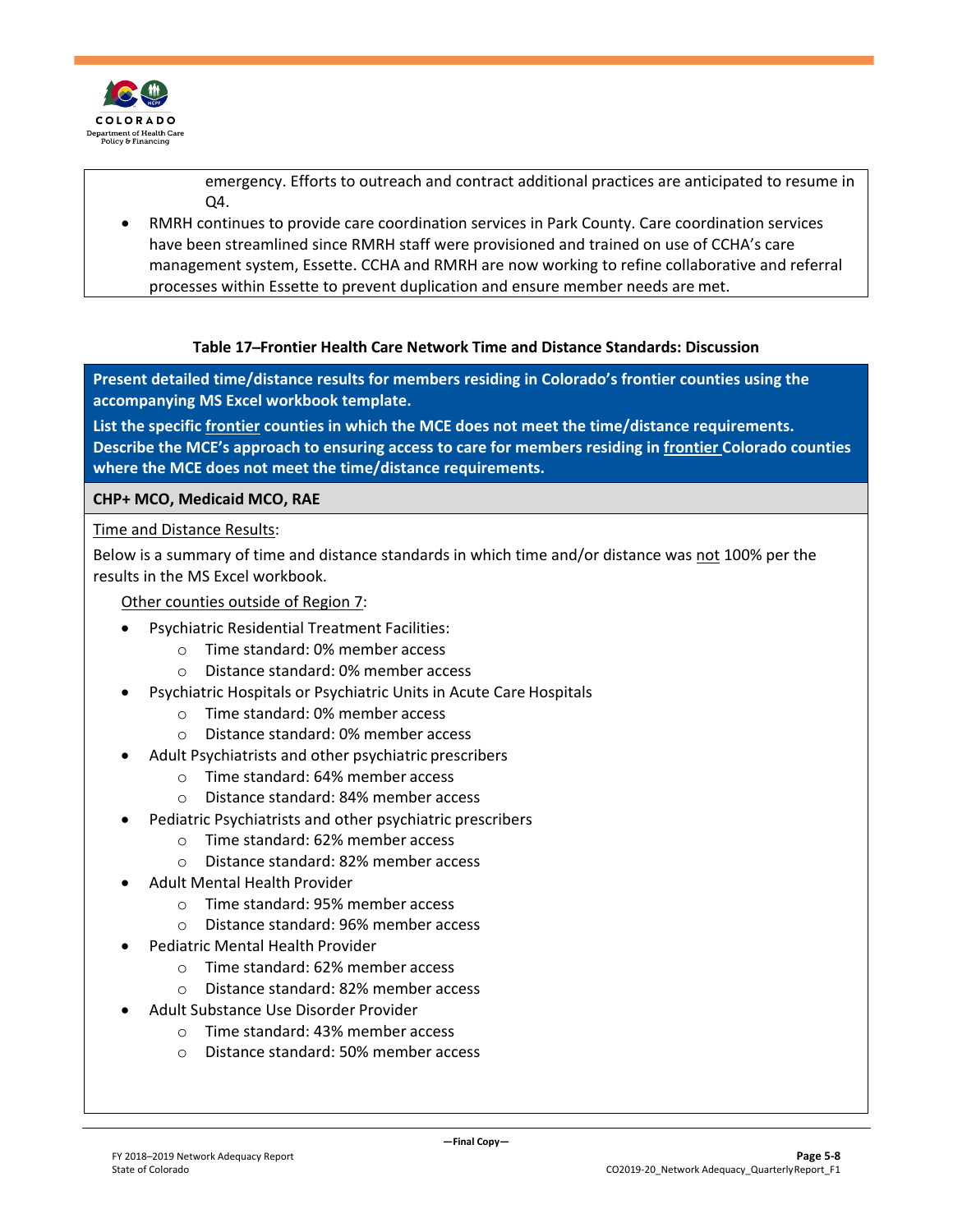

- Pediatric Substance Use Disorder Provider
	- o Time standard: 43% member access
	- o Distance standard: 50% member access

#### Addressing Access to Care:

In addition to ongoing provider recruitment and outreach, CCHA's approach to understanding and reducing access barriers also relies on the care coordination efforts. CCHA developed a training guide designed to help member-facing staff identify complaints that may stem from limited access to care. Access-related issues are triaged to provider solutions and network management staff for assessment and any further action that may be necessary. CCHA's care coordination and member support teams also work directly with members to develop care plans that help address barriers, including but not limited to any challenges related to proximity of providers. When travel time and/or distance is a barrier, CCHA works with the member and local providers to help coordinate transportation or other types of intermediate interventions such as telemedicine.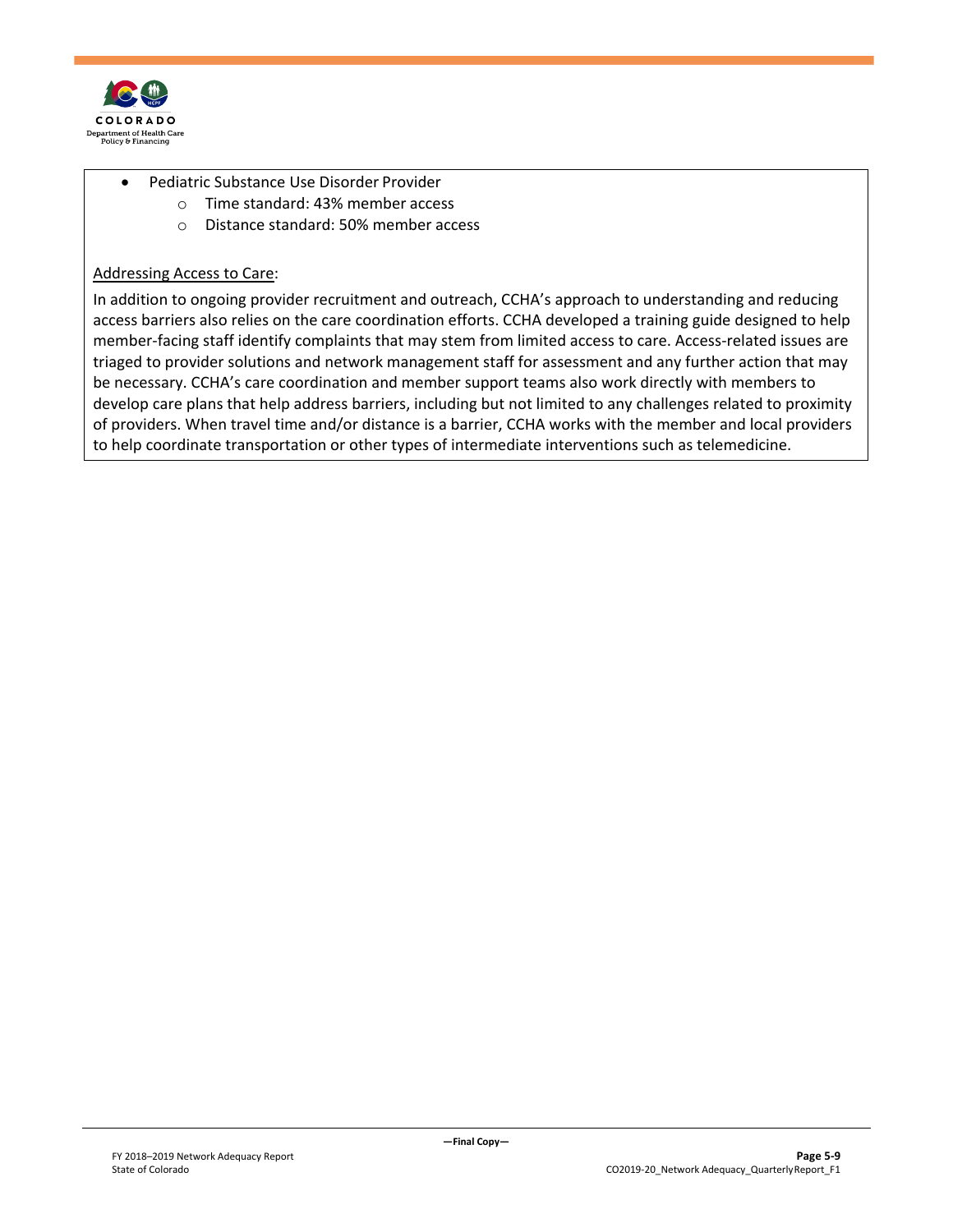

## <span id="page-28-1"></span><span id="page-28-0"></span>**Network Directory**

Supporting contract reference: For each of the following practitioner/practice site/entity types covered under this contract the MCE must make the following information on the MCE's network practitioners/practice sites/entities available to the enrollee in paper form upon request and electronic form:

- Practitioner/practice site/entity's name as an individual or entity, as well as any group affiliations,
- Business street address.
- Telephone number,
- Electronic mail address,
- Website URLs, as appropriate,
- Specialties, as appropriate,
- Whether network practitioners/practice sites/entities will accept new enrollees,
- The cultural and linguistic capabilities of network practitioners/practice sites/entities, including languages (including ASL) offered by the practitioner/practice site/entity or a skilled medical interpreter at the practitioner's office, practice site, or entity location, and whether the practitioner/practice site/entity has completed cultural competence training,
- Whether network practitioner's offices, practice sites, or entity locations have accommodations for people with physical disabilities, including offices, exam room(s) and equipment.

#### **Table 18-Network Directory: Discussion**

**Please list the MCE's website URL.**

**Is the MCE practitioner/practice site/entity network information updated at least monthly? Did the MCE make the network practitioners'/practice sites'/entities' information available to the enrollee in paper form upon request and electronic form?**

**CHP+ MCO, Medicaid MCO, RAE**

CCHA Website URL: [www.CCHAcares.com](http://www.cchacares.com/)

Network information is updated at least monthly and upon notification of changes from providers. Network updates are processed and reflected in the network directory on the CCHA website monthly. Network changes include PCMP and practitioner additions and terminations, as well as any changes to practitioner service locations.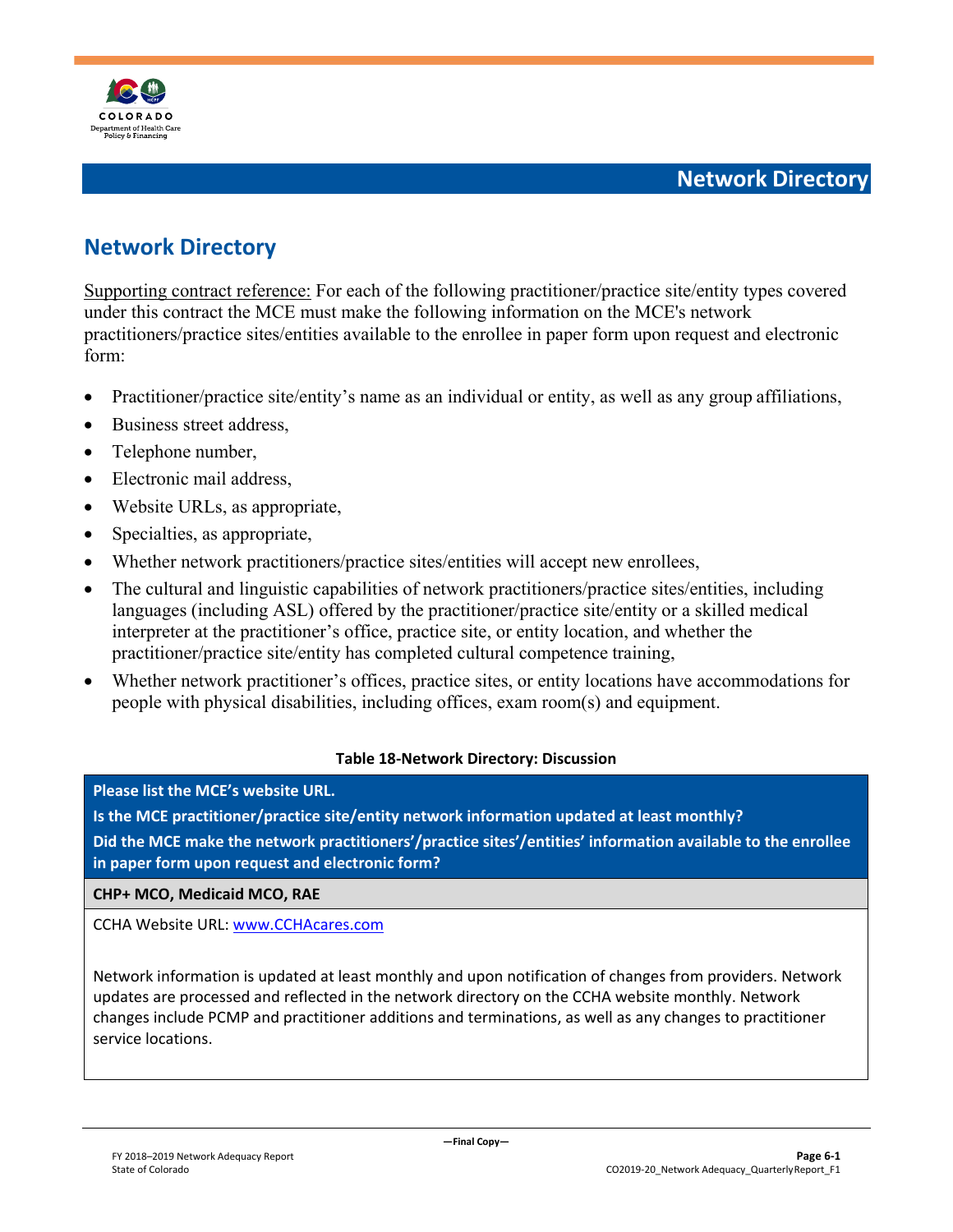

The network directory is available to members from the CCHA website. Additionally, CCHA provides information in paper form upon member request. CCHA also provides network information that is specific to member preference, which may include but is not limited to a choice of providers who can accommodate specific cultural, linguistic, and/or accessibility requirements.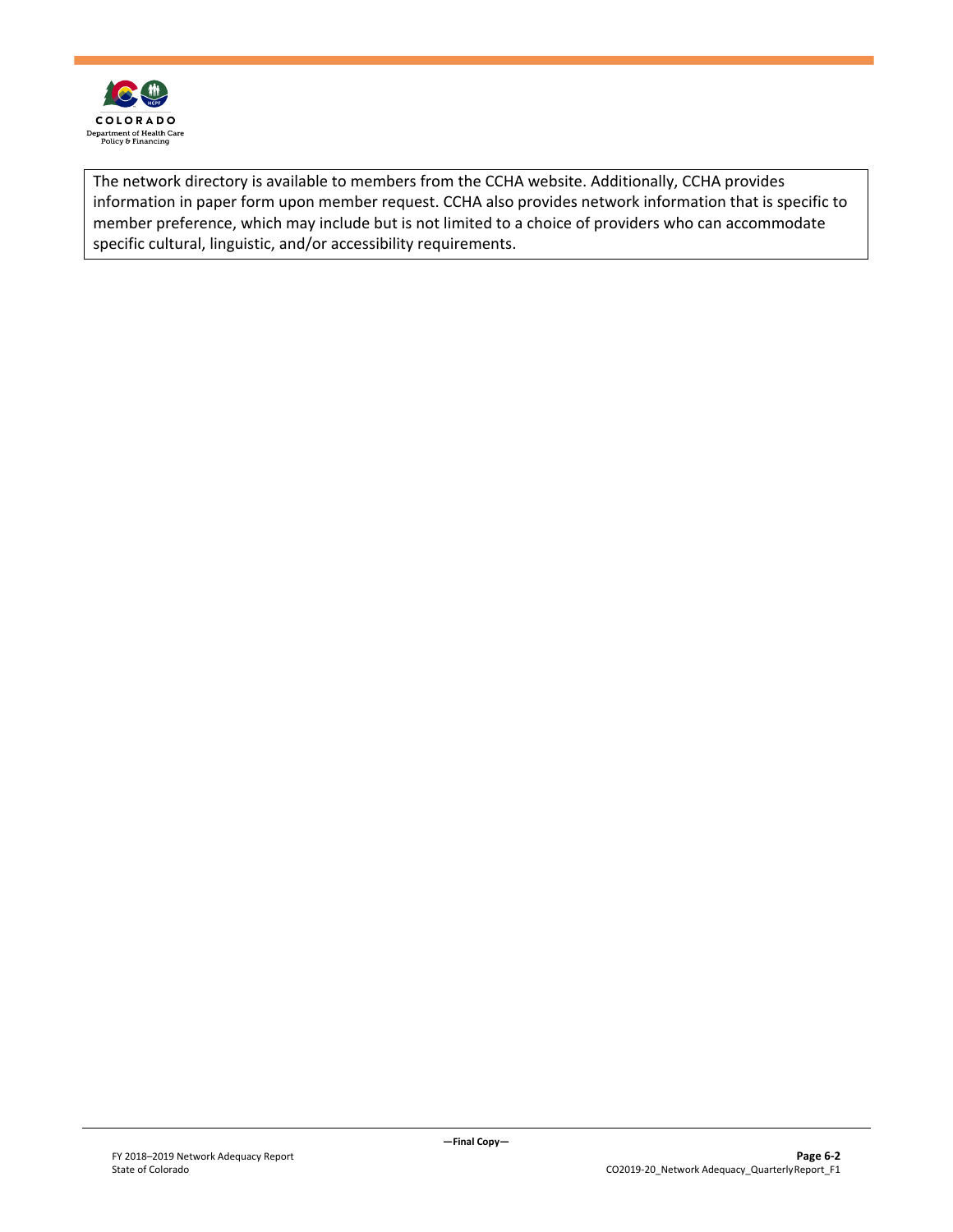

## **Appendix A. Single Case Agreements(SCAs)**

<span id="page-30-0"></span>Individual practitioners with single case agreements (SCAs) are not counted as part of the MCE's health care network and should be excluded from tabulations in the body of this MS Word report and the associated MS Excel report(s). However, the Department acknowledges the role of SCAs in mitigating potential network deficiencies and requests that the MCE use Tables A-A and A-B below to list individual practitioners with SCAs and describe the MCE's use for SCAs.

| <b>Individual SCA Practitioner</b>                                                                | <b>Medicaid ID</b> | <b>County Name</b>                   | <b>HCPF Network</b><br><b>Category Code(s)</b> | <b>HCPF Network</b><br><b>Category Description</b>   |
|---------------------------------------------------------------------------------------------------|--------------------|--------------------------------------|------------------------------------------------|------------------------------------------------------|
| Franklin Q. Smith                                                                                 | <i>0000000</i>     | Denver                               | PV050                                          | <b>Adult Primary Care</b>                            |
| CHP+ MCO, Medicaid MCO, RAE                                                                       |                    |                                      |                                                |                                                      |
| The Center for Change                                                                             | 0000000            | Orem, UT                             | <b>BF142</b>                                   | Psychiatric Residential<br><b>Treatment Facility</b> |
| Benchmark Behavioral Health<br>System                                                             | 0000000            | Woods Cross,<br>UT                   | <b>BF142</b>                                   | Psychiatric Residential<br><b>Treatment Facility</b> |
| Cornell Corrections of California,<br>Inc., DBA Southern Peak<br><b>Regional Treatment Center</b> | 0000000            | Canon City,<br>CO                    | <b>BF142</b>                                   | Psychiatric Residential<br><b>Treatment Facility</b> |
| Cedar Crest, LLC, dba Cedar<br><b>Crest Hospital &amp; RTC</b>                                    | 0000000            | Belton, TX                           | <b>BF142</b>                                   | Psychiatric Residential<br><b>Treatment Facility</b> |
| Lakemary Center                                                                                   | 0000000            | Paola, KS                            | <b>BF142</b>                                   | Psychiatric Residential<br><b>Treatment Facility</b> |
| <b>Griffith Centers for Children</b>                                                              | 0000000            | (El Paso)<br>Colorado<br>Springs, CO | <b>BF142</b>                                   | Psychiatric Residential<br><b>Treatment Facility</b> |

#### **Table A-A-Practitioners with SCAs: Data**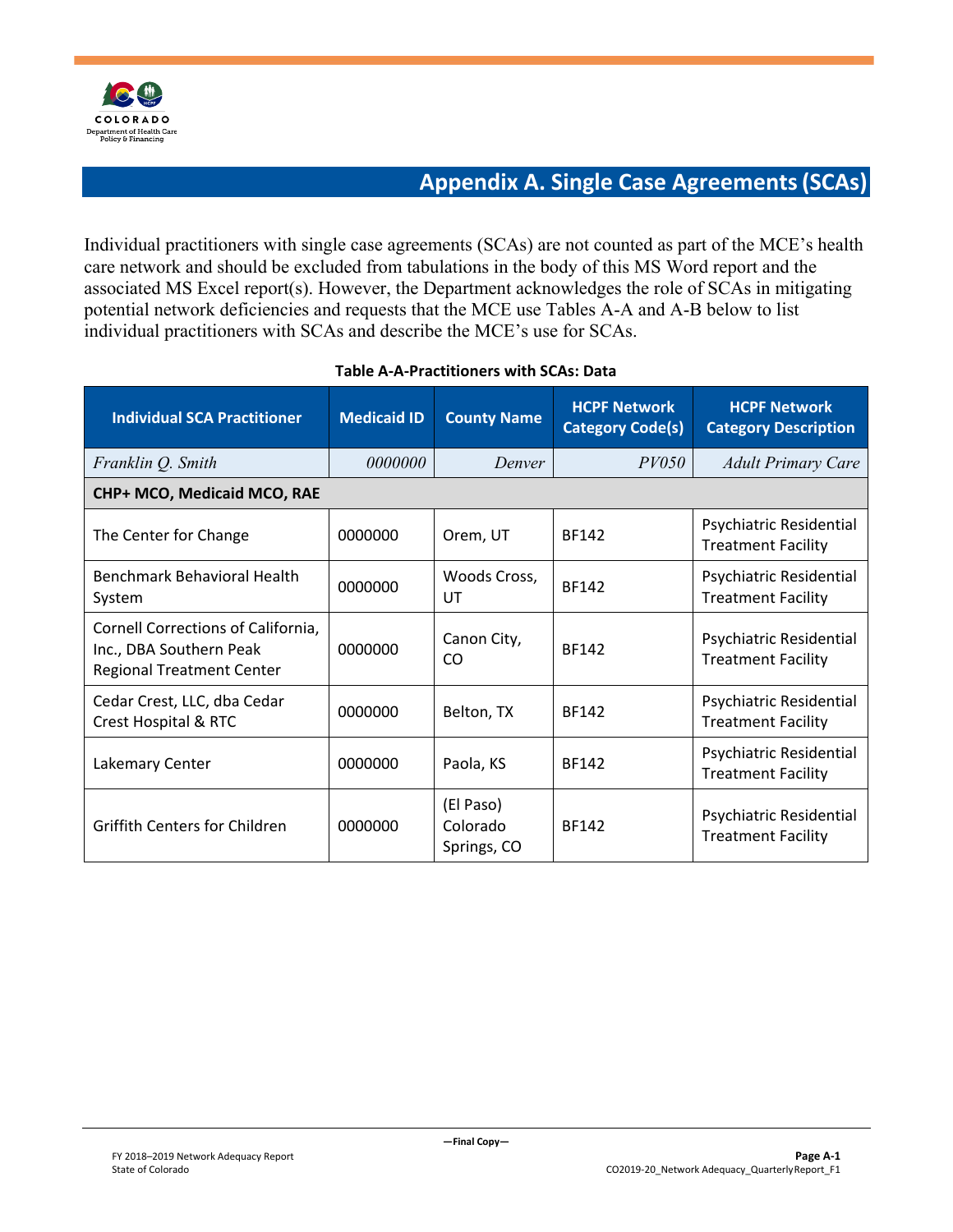

#### **Table A-B-Practitioners with SCAs: Discussion**

**Describe the MCE's approach to expanding access to care for members with the use of SCAs. Describe the methods used to upgrade practitioners with SCAs to fully contracted network practitioners.**

#### **CHP+ MCO, Medicaid MCO, RAE**

CCHA has an open behavioral health network that allows all practitioners who are Medicaid approved, meet CCHA credentialing criteria, and accept a contract to serve CCHA members. CCHA Provider Solutions utilizes all available tools for provider recruitment, including but not limited to out of network authorization and single case agreement requests. Out of network providers that are identified as having a material number of single case agreements or requests for out of network authorization are prioritized for recruitment into the network.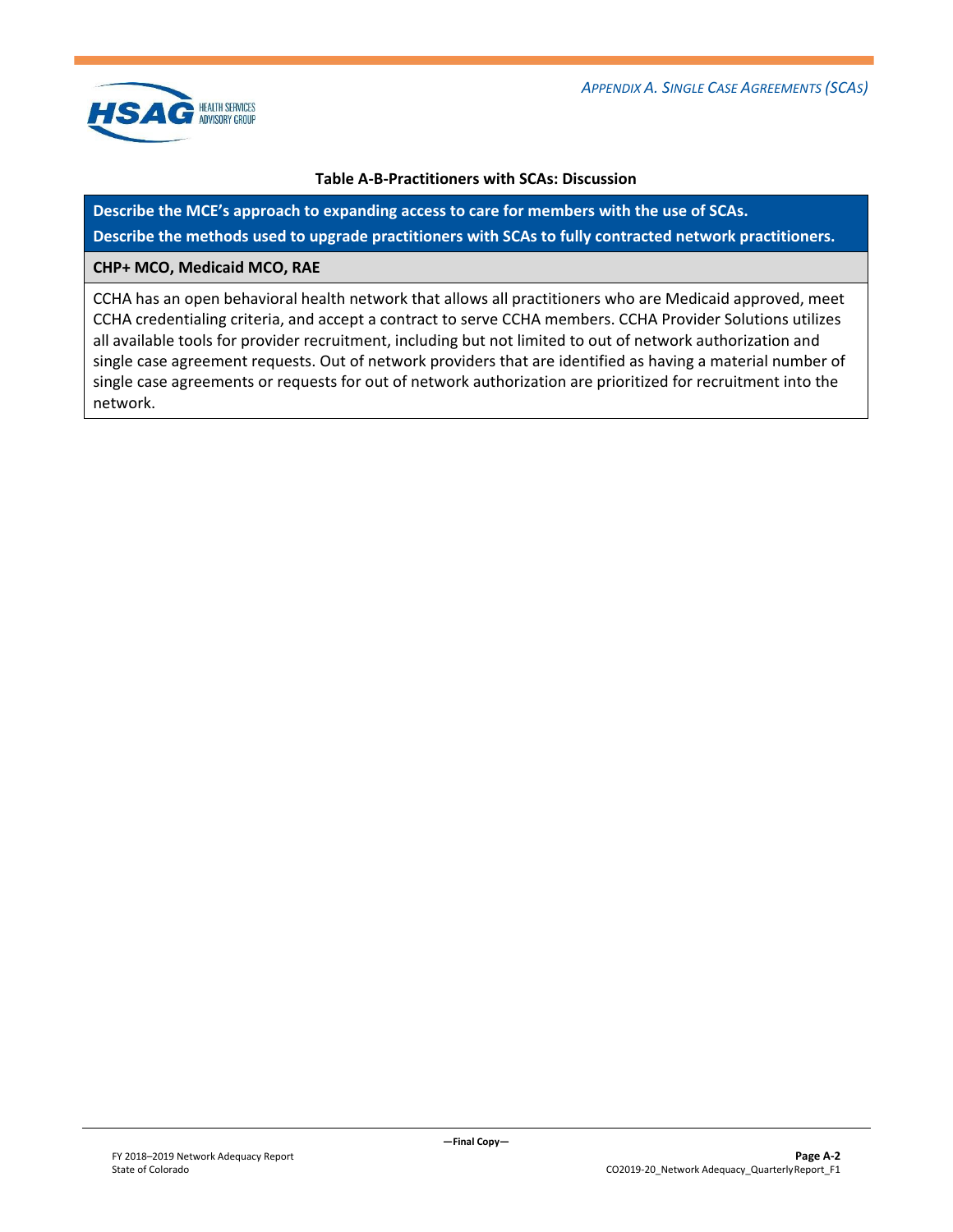

## **Appendix B. Optional MCE Content**

<span id="page-32-2"></span>This optional appendix may contain additional information, graphs, or maps that the MCE would like to include in its quarterly report.

## <span id="page-32-0"></span>**Instructions for Appendices**

To add an image:

- Go to "Insert" and click on "Pictures".
- Select jpg file and click "Insert".

To add an additional Appendix:

- Go to "Layout" and click on "Breaks".
- Select "Next Page" and a new page will be created.
- Go to "Home" and select "HSAG Heading 6".
- Type "Appendix C." and a descriptive title for the appendix.
- Select the Table of Contents and hit F9 to refresh.

## <span id="page-32-1"></span>**Optional MCE Content**

Missing Medicaid IDs in Physical and Behavioral Health Provider Data:

- Medicaid IDs missing in the Individual PH Practitioners tab are associated with a single provider group. The issue preventing their Medicaid IDs from being included in the report is expected to be resolved for the Q4 report.
- CCHA also continues to work on correcting issues that caused some of the Medicaid IDs for behavioral health providers to be excluded from the report. This issue is anticipated to be resolved in the next report.